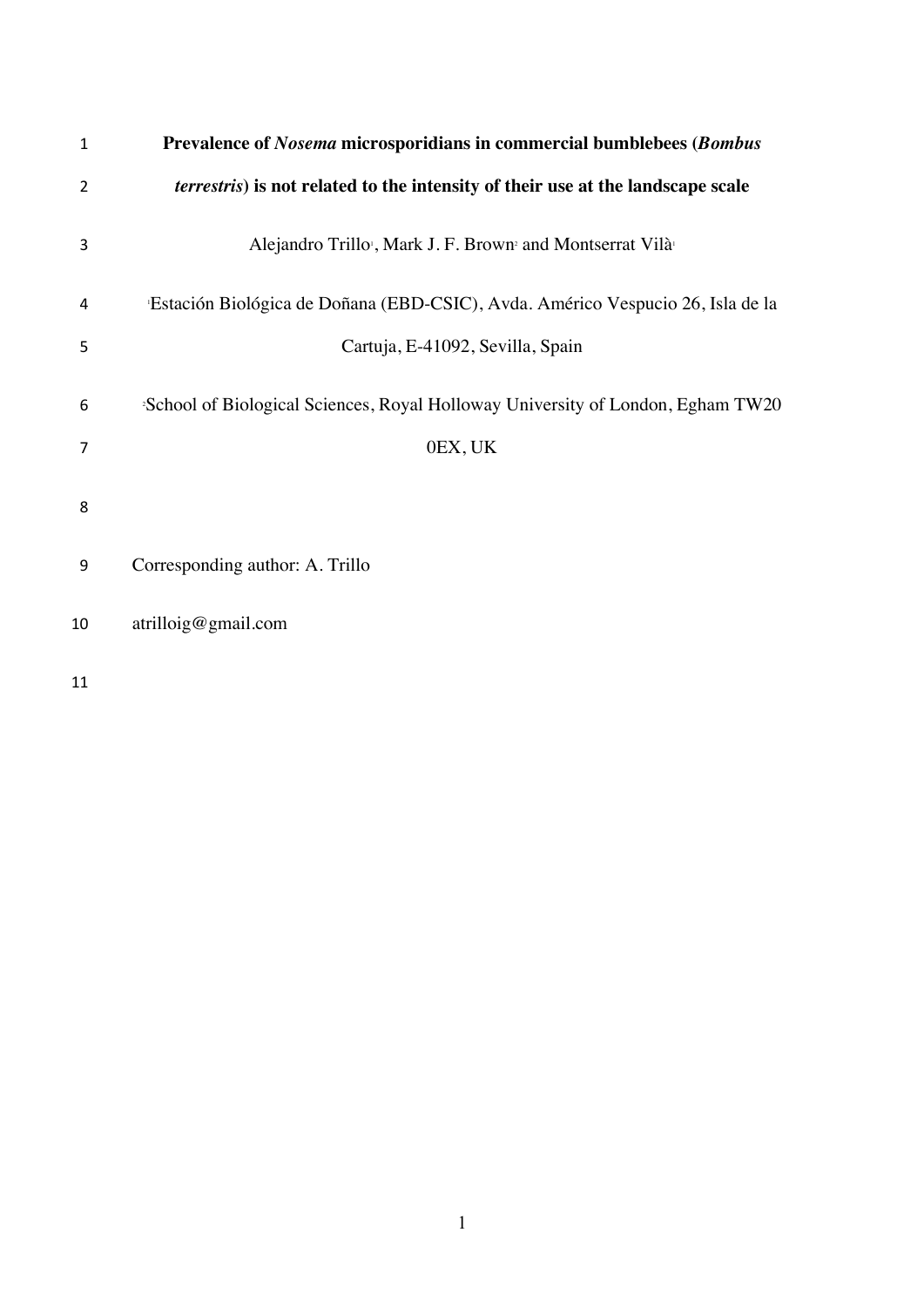**Abstract –** The use of commercial bumblebees to aid crop pollination may result in overcrowding of agricultural landscapes by pollinators. Consequently, transmission of parasites between pollinators via shared flowers may be substantial. Here we assessed the initial infection status of commercial *Bombus terrestris* colonies, and then explored spatial and seasonal influences on changes in parasite prevalence across a landscape where bumblebee colonies are intensively used to pollinate berry crops in SW Spain. Colonies were placed inside strawberry greenhouse crops and in woodlands adjacent and distant to crops in winter and in spring, as representative periods of high and low use of colonies, respectively. Worker bumblebees were collected from colonies upon arrival from a producer and 30 days after being placed in the field. The abdomen of each bumblebee was morphologically inspected for a range of internal parasites. Upon arrival 71% of the colonies were infected by spores of *Nosema*. Three bumblebees from two colonies harbored *A. bombi* spores at the end of their placement in woodlands adjacent to crops. *Nosema* colony prevalence did not change significantly either among sites or between seasons. We found no evidence for the density of commercial *B. terrestris* impacting *Nosema* epidemiology in those commercial colonies, but our results highlight the potential risk for parasites to be transmitted from commercial bumblebees to native pollinators.

**agricultural landscape /** *Apicystis bombi* **/** *Fragaria × ananassa* **/ parasite**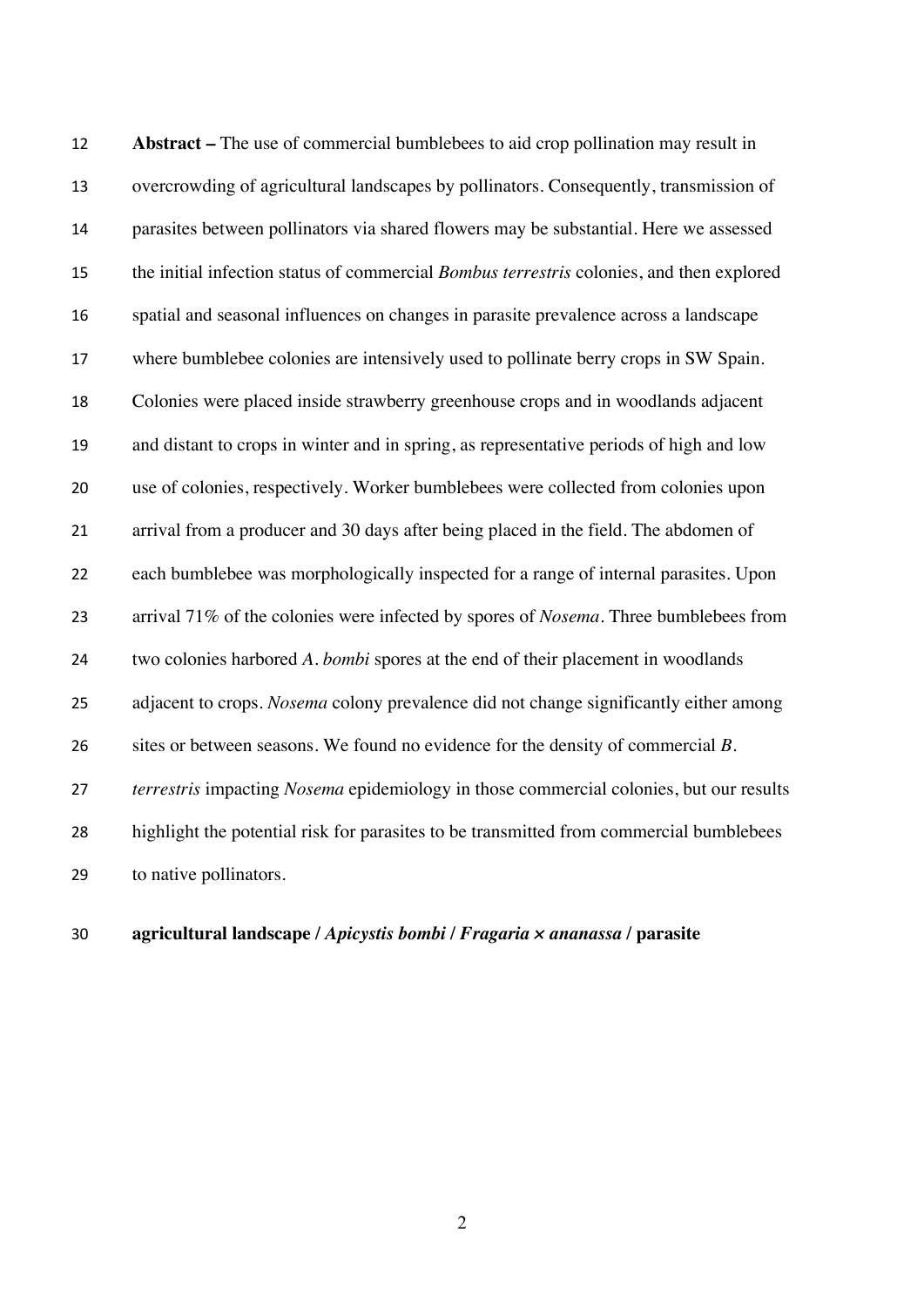## **1. INTRODUCTION**

| 32 | In the last half century there has been an increase in the expansion of pollinator-               |
|----|---------------------------------------------------------------------------------------------------|
| 33 | dependent crops (Aizen et al., 2008) that has required a parallel demand for                      |
| 34 | commercially produced bees (Potts et al., 2016). Bumblebees (Bombus sp.) started to be            |
| 35 | commercially produced in Europe in the late 1980s, to replace the costly mechanical-              |
| 36 | pollination of tomatoes (Solanum lycopersicum) (Ravestijn and Sande, 1991; Velthuis               |
| 37 | and van Doorn, 2006). Quickly, bumblebee breeding techniques advanced and colonies                |
| 38 | were mass-produced and transported worldwide, where they currently pollinate over 20              |
| 39 | different pollinator-dependent crops. Over two million bumblebee colonies are                     |
| 40 | produced annually (Graystock, Blane, et al., 2016).                                               |
| 41 | The use of commercial pollinators such as bumblebees to aid crop pollination is not free          |
| 42 | of environmental risks. For instance, queens of commercial bumblebees have become                 |
| 43 | established in many parts of the world (Matsumura et al., 2004; Morales et al., 2013),            |
| 44 | and there is empirical evidence showing competition for nest sites with other native              |
| 45 | bumblebee queens in the lab (Ono, 1997) and in the field (Inoue et al., 2008). In                 |
| 46 | addition, commercial bumblebees may compete for food with other native pollinators                |
| 47 | (Matsumura et al., 2004; Morales et al., 2013), as well as promote the spread of                  |
| 48 | parasites via shared flowers (Colla et al., 2006; Meeus et al., 2011; Schmid-Hempel et            |
| 49 | al., 2014).                                                                                       |
| 50 | Several bee parasite species have been found in commercial bumblebee colonies. In                 |
| 51 | 1999, Goka et al. (2000) found for the first time the presence of a parasite, <i>Locustacarus</i> |
| 52 | buchneri, in commercially produced Bombus terrestris colonies upon arrival in Japan               |

from an overseas supplier. The presence of this parasite has been linked to shorter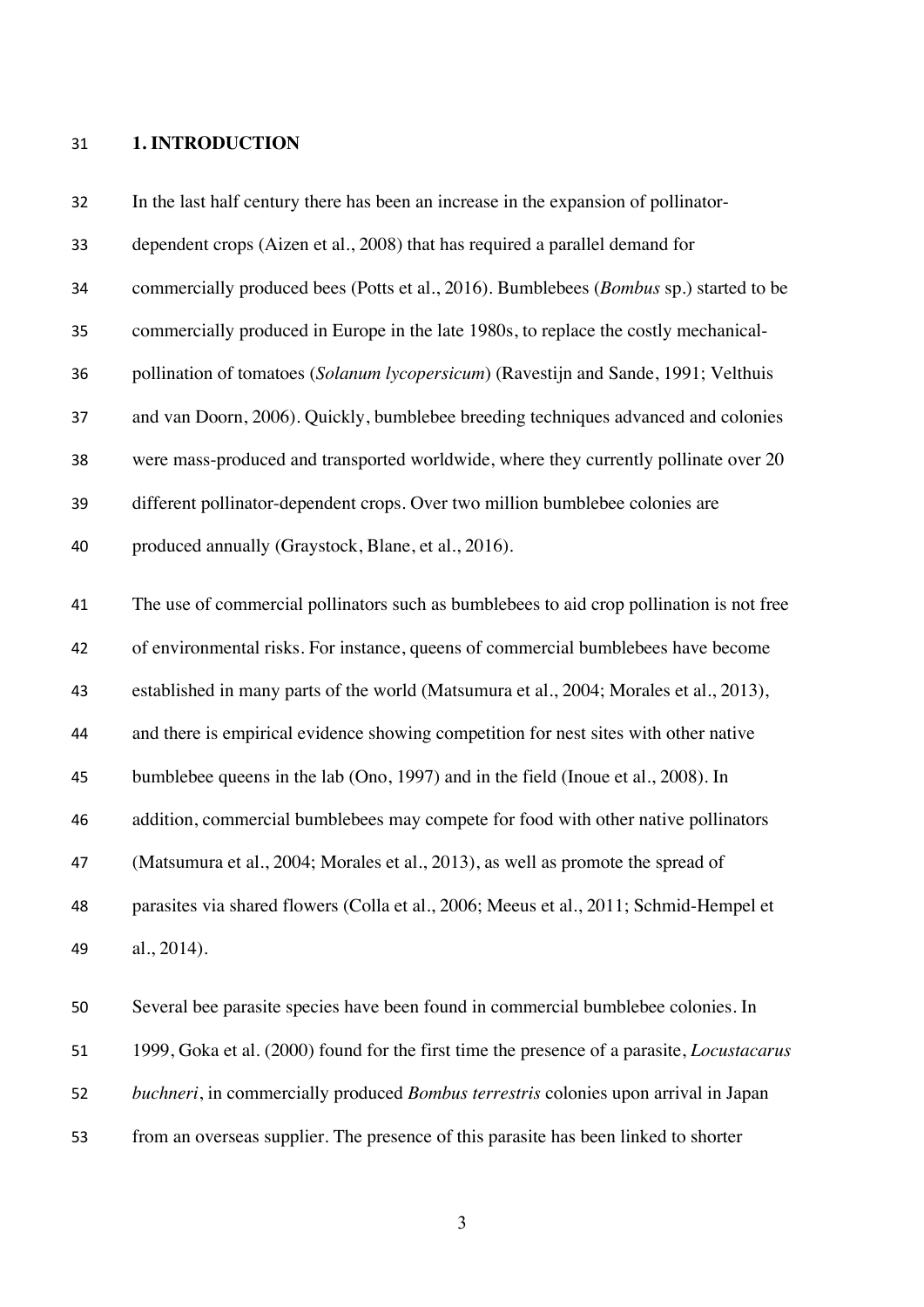| 54                       | lifespan (Otterstatter and Whidden, 2004) and changes in behavior of bumblebees                                              |
|--------------------------|------------------------------------------------------------------------------------------------------------------------------|
| 55                       | (Otterstatter et al., 2005). Further studies have reported that commercial bumblebee                                         |
| 56                       | colonies frequently have a range of bumblebee parasites (Graystock et al., 2013a;                                            |
| 57                       | Murray et al., 2013) and even honeybee parasites (Graystock et al., 2013a), with the                                         |
| 58                       | latter probably via the consumption of honeybee pollen by reared bumblebees (Goulson                                         |
| 59                       | and Hughes, 2015). Importantly, the use of commercial pollinators in crops produces                                          |
| 60                       | high densities of pollinators not only in the agricultural fields or greenhouses, but in                                     |
| 61                       | adjacent natural areas as well (Ishii et al., 2008; González-Varo and Vilà, 2017; Trillo et                                  |
| 62                       | al., 2018). Presumably, in those areas, the rate of parasite transmission among                                              |
| 63                       | pollinators will rise, because high densities of hosts provide ideal conditions for the                                      |
| 64                       | spread of parasites (Arneberg et al., 1998). In fact, several studies have shown, through                                    |
| 65                       | the collection of free-flying bumblebees, high prevalence of parasites in sites adjacent to                                  |
| 66                       | greenhouses where commercial bumblebees are used compared with sites distant to                                              |
| 67                       | those greenhouses (Colla et al., 2006; Murray et al., 2013) or in greenhouses absent of                                      |
| 68                       | such commercial bumblebees (Graystock et al., 2014), although there is also evidence                                         |
| 69                       | against this (Whitehorn et al., 2013).                                                                                       |
| $\overline{\phantom{a}}$ | $\mathbf{T}$ , and at the settlement of a term of a contracted the set of the contraction of the set of $\mathbf{H}^*$ , and |

 To partially reduce the impact of commercial bumblebees on native pollinator populations and because healthy bumblebees may perform better, as is seen with honeybees (Geslin et al., 2017), producers are under pressure to produce parasite-free bumblebee colonies. In this study, we first examined whether commercially produced *B. terrestris* colonies, used to pollinate berry crops in Huelva (SW Spain), carried parasites upon arrival from a producer. We morphologically searched for five common internal bee parasites: larvae of the family Conopidae and Braconidae, *L. buchneri*, *Apicystis bombi* and parasites of the genus *Nosema*, which all potentially affect bumblebee health.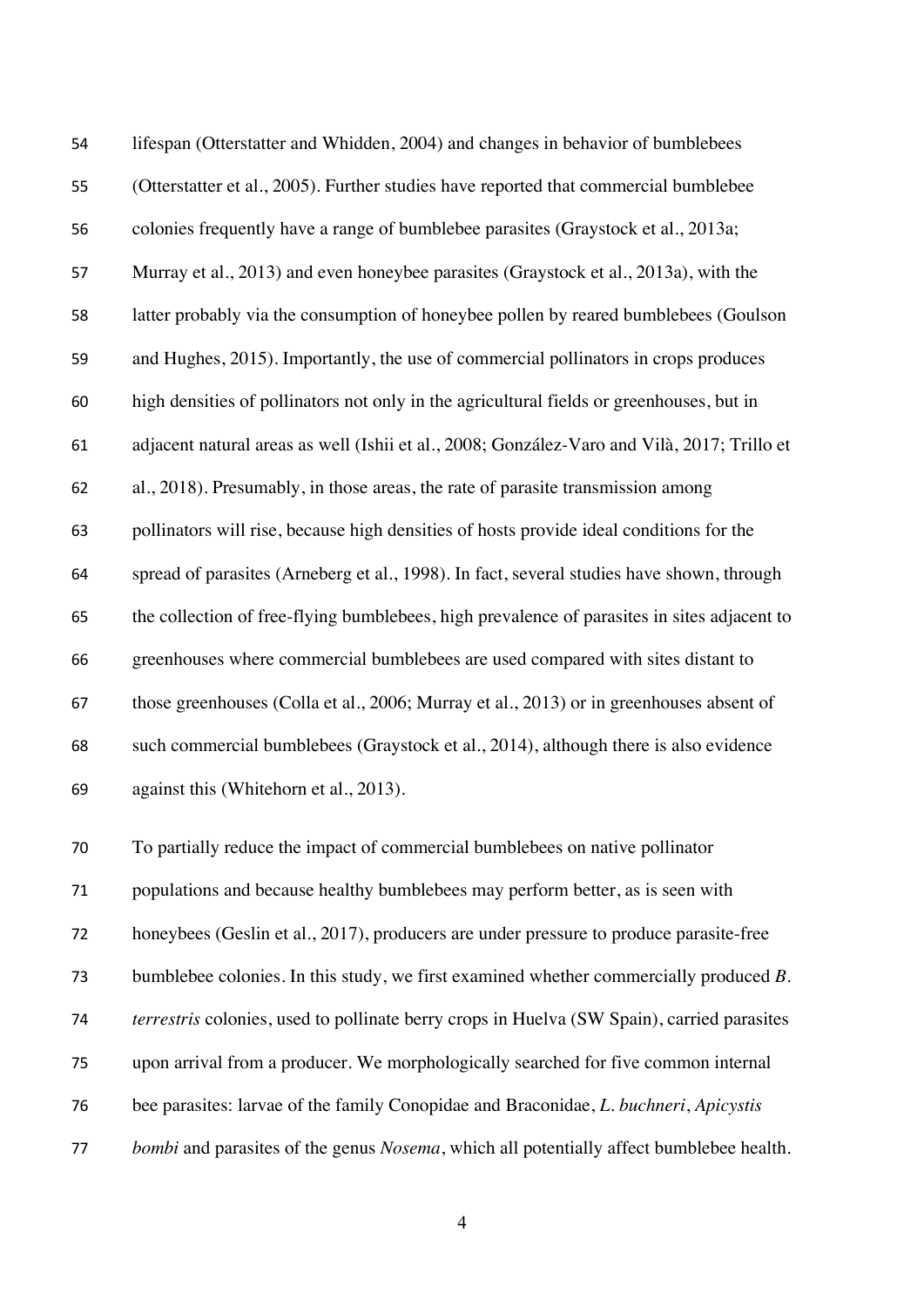| 78 | For instance, larvae of parasitic flies lead to bee death (Schmid-Hempel and Schmid-                 |
|----|------------------------------------------------------------------------------------------------------|
| 79 | Hempel, 1996), L. buchneri likely reduces lifespan of individual infected host                       |
| 80 | (Otterstatter and Whidden, 2004), A. bombi is linked to deterioration of the fat body                |
| 81 | (Graystock, Meeus, et al., 2016; Macfarlane et al., 1995) and most Nosema species                    |
| 82 | reduce worker survival and colony size (Otti and Schmid-Hempel, 2007; Rutrecht and                   |
| 83 | Brown, 2009; Graystock et al., 2013a). We then experimentally tested spatial and                     |
| 84 | seasonal influences on changes in the prevalence of these parasites across a landscape               |
| 85 | where bumblebee colonies are intensively used. Importantly, <i>L. buchneri</i> , <i>A. bombi</i> and |
| 86 | Nosema are likely to be transmitted among pollinators via shared flowers (Durrer and                 |
| 87 | Schmid-Hempel, 1994; Goka et al., 2006; Graystock et al., 2015). Colonies were placed                |
| 88 | inside strawberry crops and in woodlands adjacent and distant to those crops in January              |
| 89 | (winter) and again in April (spring), as representative periods of high and low use of               |
| 90 | bumblebee colonies in berry crops, respectively. We expected parasite prevalence to be               |
| 91 | highest with high densities of commercial bumblebees in the landscape, that is, 1)                   |
| 92 | higher levels of prevalence at sites inside and adjacent to greenhouse crops than distant,           |
| 93 | and 2) higher levels in winter than in spring because of the greater use of colonies in              |
| 94 | winter.                                                                                              |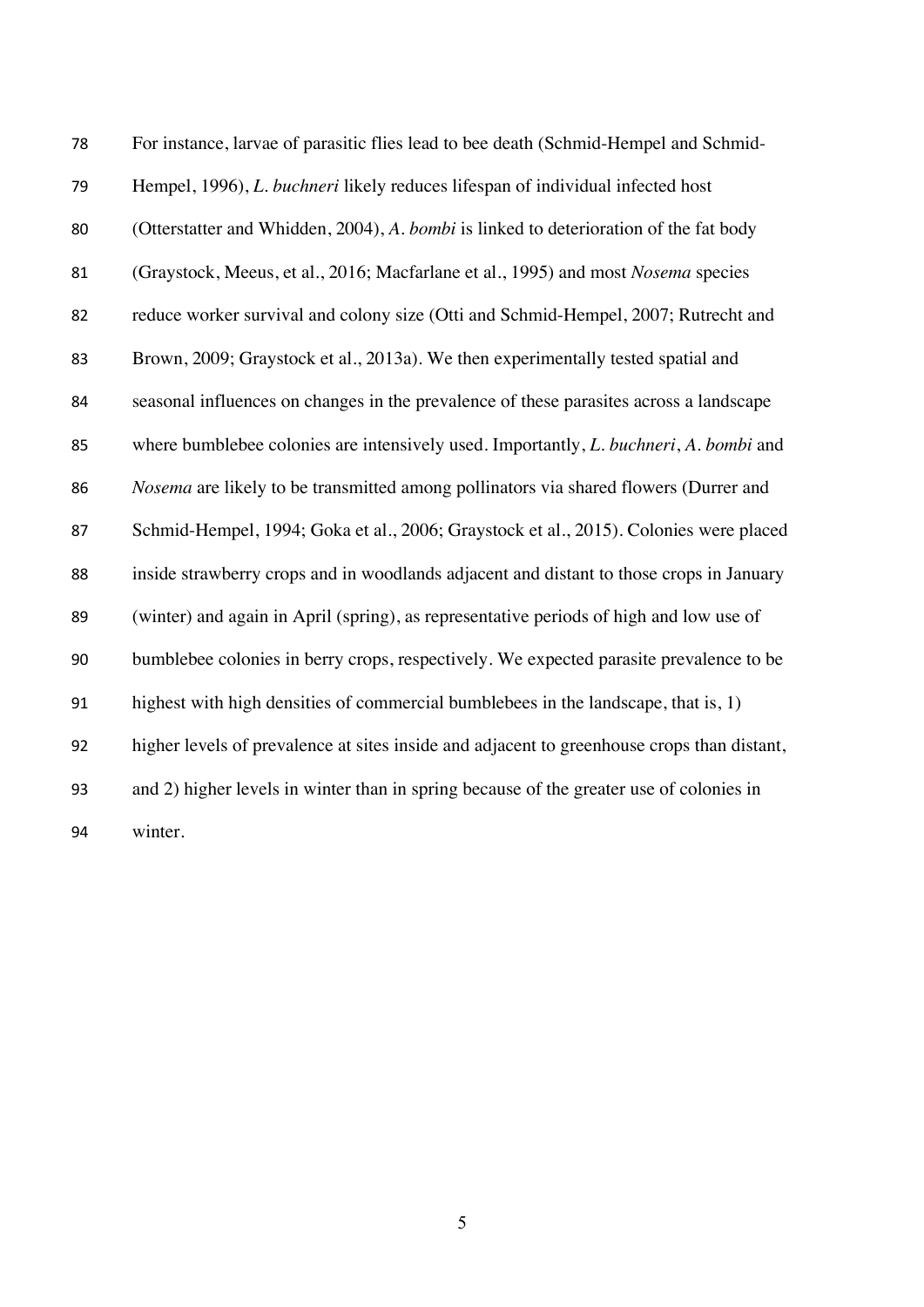#### **2. MATERIALS AND METHODS**

#### **2.1. Study system**

 The study was conducted in the Guadalquivir Valley in the province of Huelva (SW Spain). In this region there are large intensively cultivated areas of berries (9,500 ha), 99 especially strawberries  $\sim 70\%$  of the total area devoted to berry crops) (Freshuelva, 2015). Strawberries are cultivated in semi-open polytunnel greenhouses with open sides from November to May. In order to aid crop pollination, farmers use commercial bumblebees (*Bombus terrestris*). Notably, bumblebee colonies are especially used at the beginning of the flowering period (i.e. in winter; personal observations) due to major revenues and worse weather conditions than in spring. The most common remaining natural habitat patches across berry crops are woodlands composed of a rich flora of entomophilous Mediterranean shrubs and herbs, which provide flowers throughout the strawberry cultivation period (Herrera, 1988).

**2.2. Experimental design**

In 2015, we purchased 48 *B. t. terrestris* colonies from Koppert Biological Systems, one

of the main producers in Europe and specifically in this region. Each colony consisted

of a plastic box within a cardboard container, with syrup solution provided *ad libitum*.

| 112 | Each colony included a queen and $\sim$ 100 workers. |  |  |  |  |
|-----|------------------------------------------------------|--|--|--|--|
|-----|------------------------------------------------------|--|--|--|--|

- First, to quantify colony parasite prevalence, at the arrival of the colonies (period
- 'before'), we collected 10 workers from each colony. Each worker was frozen in an
- 115 individual clean vial at -20 °C for later analyses.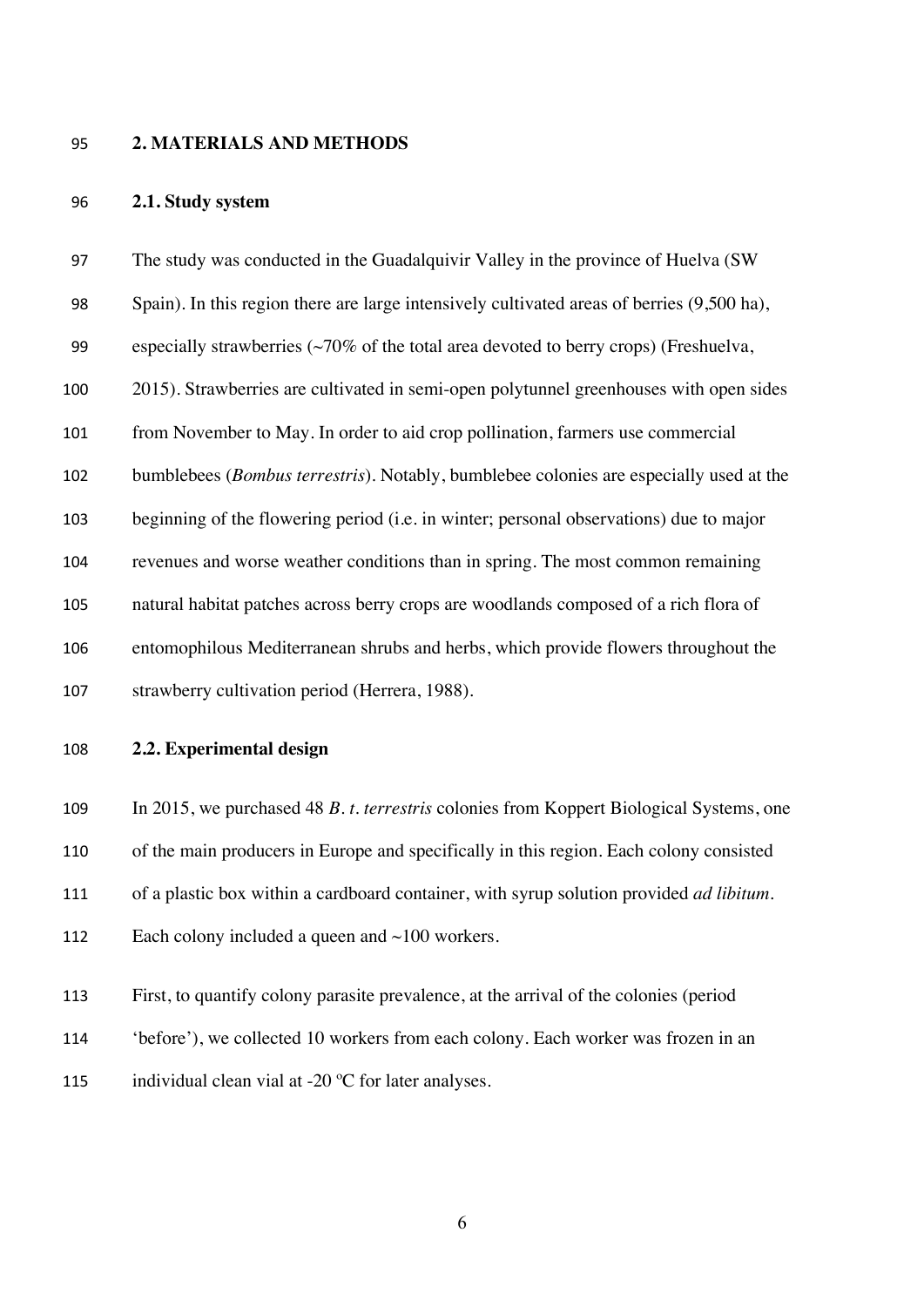| 116 | Second, to investigate changes in colony parasite prevalence across the landscape, we              |
|-----|----------------------------------------------------------------------------------------------------|
| 117 | placed two colonies each in four strawberry crops ('inside') and in eight woodlands,               |
| 118 | four adjacent to the selected strawberry crops $(\sim 50 \text{ m}$ ; 'adjacent') and four without |
| 119 | berry crops in the surrounding 2 km radius landscape ('distant') (Fig. 1). We chose a 2            |
| 120 | km buffer radius because most bumblebee foraging flights do not exceed this distance               |
| 121 | (Osborne et al., 2008). The surrounding landscape for inside and adjacent plots had a              |
| 122 | high berry crop cover (overall mean $\pm$ SE = 48 $\pm$ 5.6%; see Table S1). Inside/adjacent       |
| 123 | plots and distant plots are representative of contrasting landscapes in terms of                   |
| 124 | commercial bumblebee colony density. The density is high and absent in those                       |
| 125 | landscapes, respectively. In fact, commercial bumblebees are frequently observed in                |
| 126 | landscapes with berry crop cover, rather than when berry crop cover is absent in the               |
| 127 | landscapes (Trillo et al., 2019). The average $(\pm \text{ SE})$ distance between adjacent and     |
| 128 | distant woodland plots was $5903 \pm 1038$ m (range = 3.1–11.4 km). This distance meets            |
| 129 | independence criteria to avoid spatial pseudoreplication between non-paired plots.                 |
| 130 | Third, to investigate seasonal change effects, the experiment was conducted in January             |
| 131 | ('winter') and repeated in April ('spring'), as representative periods of high and low use         |
| 132 | of bumblebee colonies in strawberry crops, respectively. Here, the climate is typically            |
| 133 | Mediterranean with mild winters and warm springs (AEMET, 2015). These two seasons                  |
| 134 | also differ in wild floral resources. The flowering peak is in spring when the floral              |
| 135 | richness and density are almost triple that in winter (Trillo et al., 2019). Wild pollinator       |
| 136 | species occur as flowering plant species thrive (Herrera, 1988).                                   |
| 137 | In each season, we placed two colonies of bumblebees in the center of each plot.                   |
| 138 | Bumblebees were allowed to forage for 30 days. In strawberry crops the two colonies                |
|     |                                                                                                    |

were hung between four separate greenhouses. The distance between the two colonies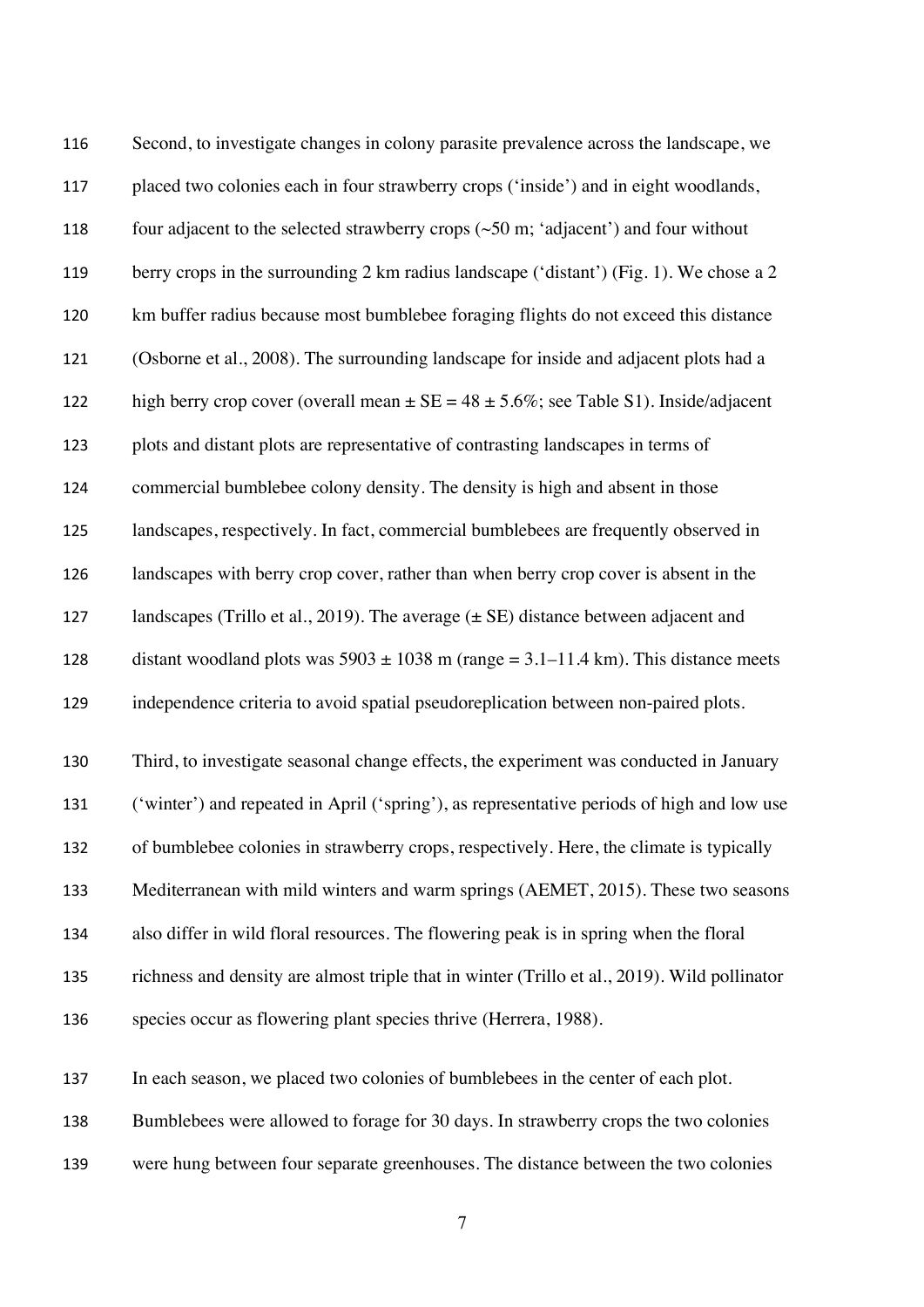140 within a plot was  $\sim$  20 m. In woodland plots the two colonies were hidden in wooden boxes to avoid predation. At the end of the experiment, we collected 10 bumblebee workers per colony returning to it (period 'after') over two days using aerial nets. Bumblebees were kept in individual clean vials with ice until arrival at the lab where 144 they were stored at  $-20$  °C.

**2.3. Parasite screening**

 The abdomen of each bumblebee was dissected and inspected under a magnifying lens for larvae of parasitic conopid flies (Conopidae, Diptera) and braconid wasps of the genus *Syntretus* (Braconidae, Hymenoptera), and the air sacs were specifically inspected for the tracheal mite *Locustacarus buchneri* (Podapolipidae) (Yoneda et al., 2008). 150 Then, a piece  $(0.2 \text{ cm} \times 0.2 \text{ cm}, \text{approx.})$  of the fat body was dissected out from each bumblebee and mounted on a slide (note that the gut was not included for these analyses). By screening only the fat body, we were able to confirm that we were detecting true infections, not just passage through the gut by vectored spores. We completely screened each slide at ×400 magnification for the presence of spores of the neogregarine *Apicystis bombi* (Lipotrophidae) and microsporidians of the genus *Nosema*  (Nosematidae). We estimated parasite prevalence (presence or absence) instead of individual infection levels (abundance) because the latter is influenced by many confounding factors that drive infection intensity (Rutrecht and Brown, 2009).

**2.4. Statistical analyses**

 Only *Nosema* infections (Table S2) were statistically analysed, because the remaining parasites showed no or very low prevalence in the colonies (see results). *Nosema*

prevalence was calculated estimating the percentage of bumblebees infected taking into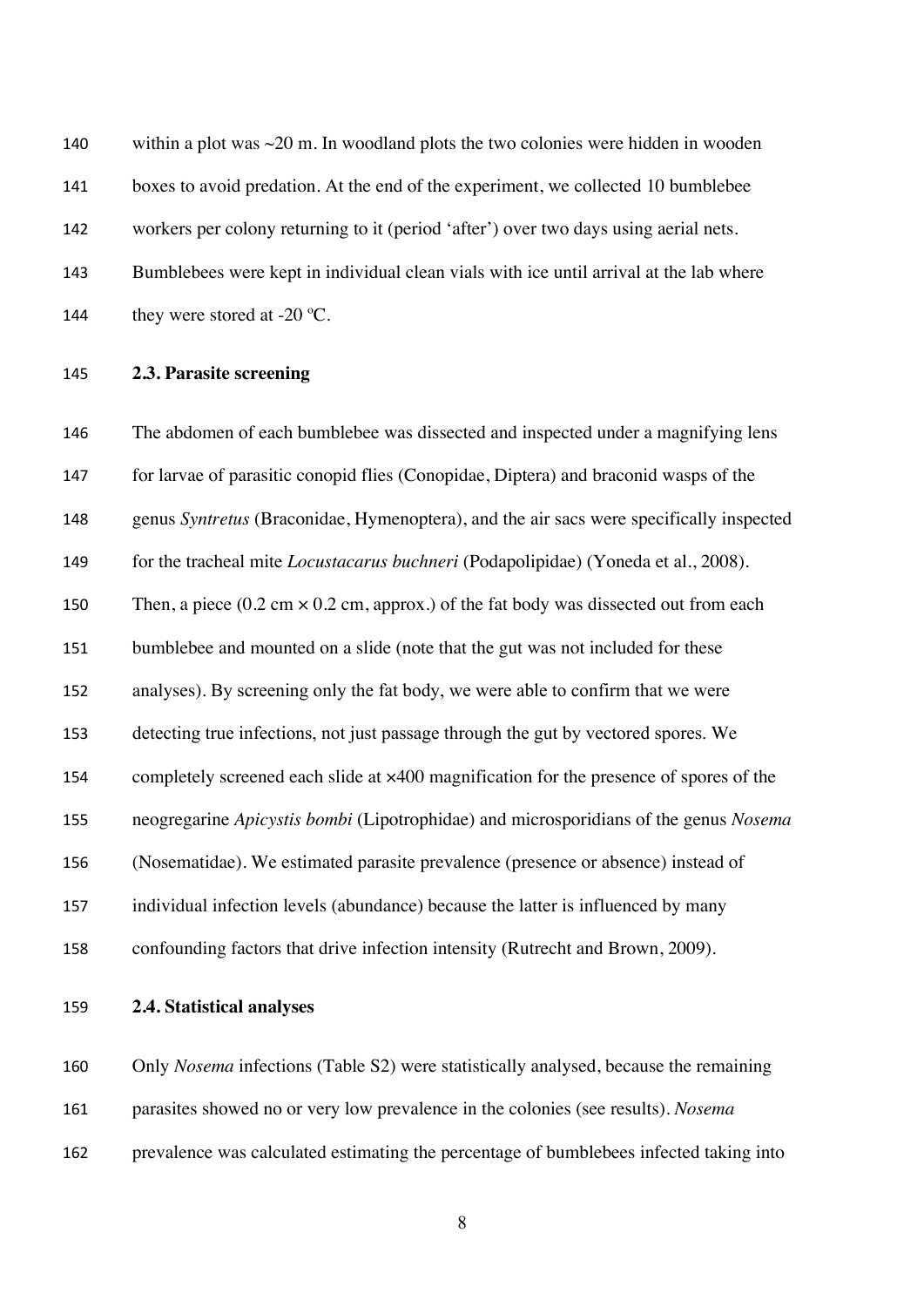| 163 | account the 10 individuals collected per colony. A linear mixed model (LMM; Gaussian            |
|-----|-------------------------------------------------------------------------------------------------|
| 164 | error distribution based on homogeneity in the residuals) was used to analyse whether           |
| 165 | changes in <i>Nosema</i> prevalence were related to our experimental setting. The difference    |
| 166 | in <i>Nosema</i> prevalence in the colonies before and after being placed in the field was used |
| 167 | as the response variable. Season (winter/spring), plot type (inside, adjacent and distant),     |
| 168 | and their interaction were included as fixed factors in the model, while study plot was         |
| 169 | included as a random factor to account for the paired design between inside and                 |
| 170 | adjacent plots and the re-sampled plots in winter and in spring (see Table S3 for the R         |
| 171 | code). All statistical analyses were conducted in R $(v.3.1.3, R$ Core Team, 2014). We          |
| 172 | used the package <i>lmerTest</i> (Kuznetsova et al., 2013) for the LMM and Satterthwaite's      |
| 173 | approximations for F- and p- values.                                                            |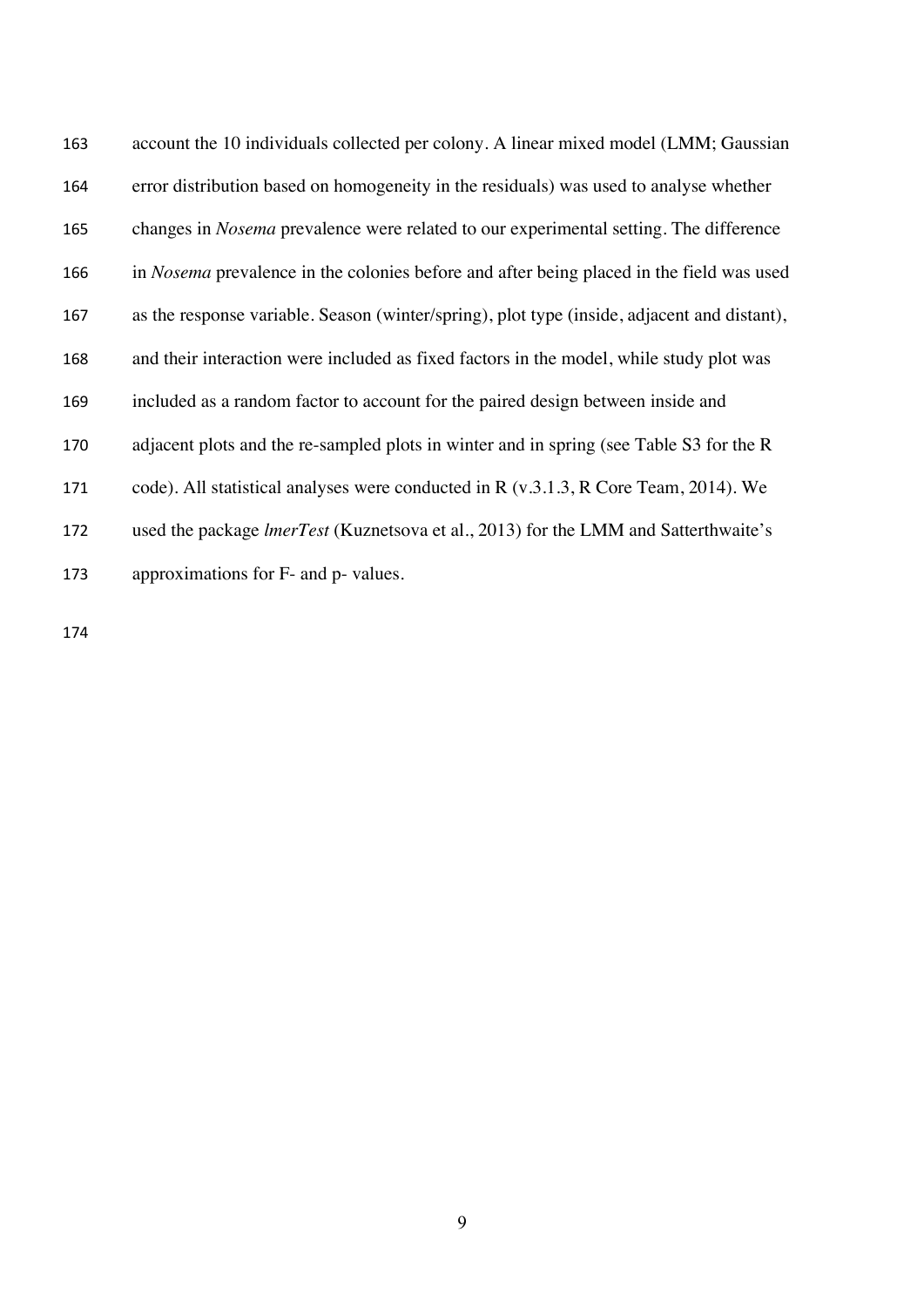#### **3. RESULTS**

 In total, over the two seasons we screened 919 bumblebee workers. We missed one colony and several individuals from other colonies due to low colony activity. On 178 average  $(\pm \text{ SE})$  we collected  $19.55 \pm 0.13$  (range = 16–20) bumblebees per colony. None of the bumblebees were infected by larvae of parasitic conopid flies (Conopidae, Diptera), braconid wasps of the genus *Syntretus* (Braconidae, Hymenoptera), or the tracheal mite, *Locustacarus buchneri*. The prevalence of *Apicystis bombi* was extremely low; only three bumblebees harbored spores in their fat body, and these were collected from two colonies at the end of their placement in adjacent woodlands. In contrast, spores of *Nosema* were found in 58.3% (14 out of 24 colonies) of colonies in winter and in 83.3% (20 out of 24) in spring at the start of each experimental block, that is, upon arrival from the producer prior to their placement in the field. The average 187 *Nosema* prevalence per colony in the before period was  $14.0 \pm 3.4\%$  (mean  $\pm$  SE, hereafter) in winter, and 19.7 ± 3.2% in spring. The average *Nosema* prevalence in the 189 after period was  $10.2 \pm 2.3\%$  in winter and  $26.4 \pm 6.6\%$  in spring. Neither the season (F<sub>1</sub>) 190  $_{35} = 2.88$ , p < 0.10) nor the distance (F<sub>2,19</sub> = 0.25, p < 0.79) or their interaction (F<sub>2,35</sub> = 0.50, p < 0.61) had a significant effect on changes in *Nosema* colony prevalence between periods (Fig. 2A and 2B).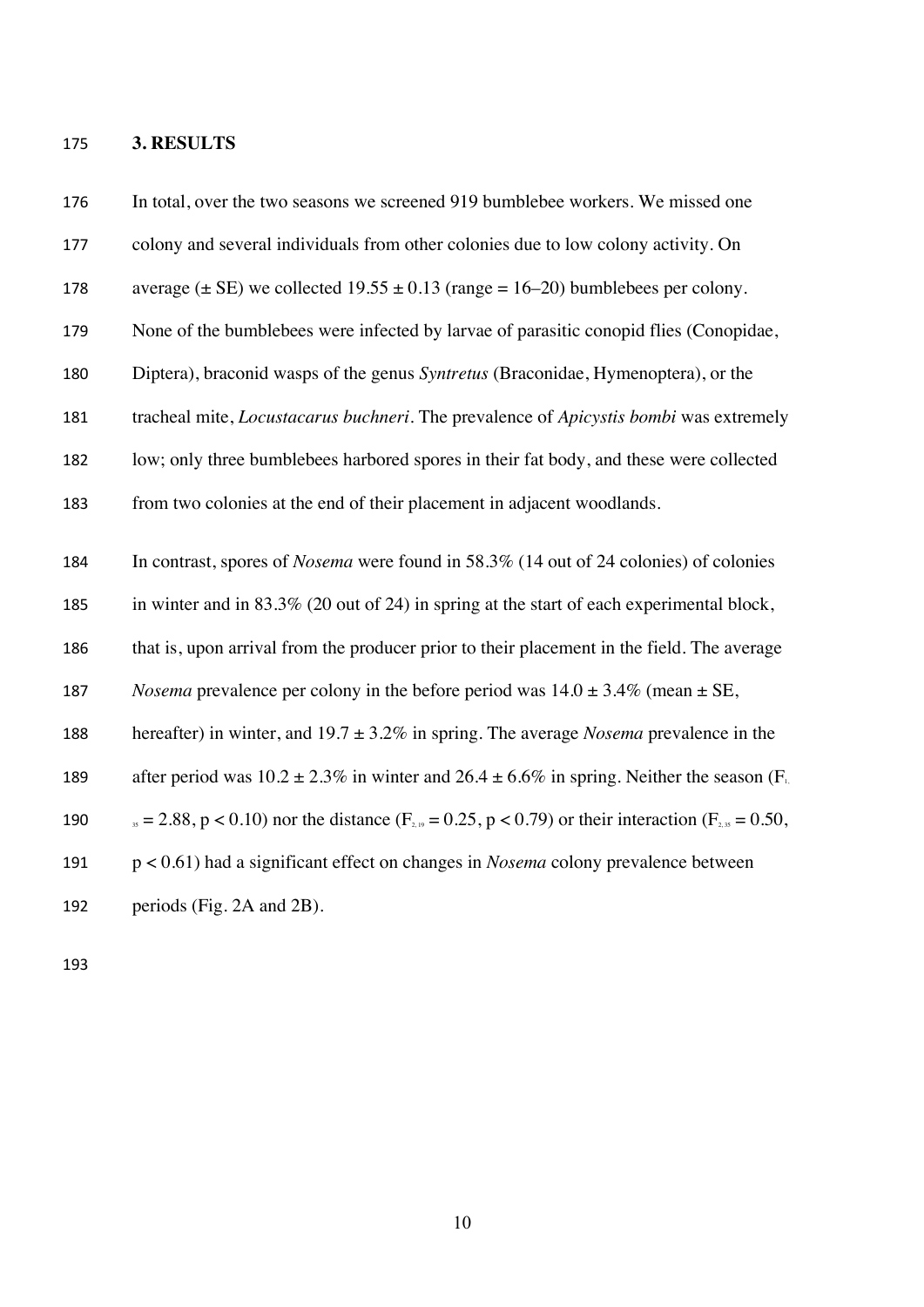#### **4. DISCUSSION**

 The use of commercial bumblebees has been linked to the decline of several native pollinator species (Cameron et al., 2011; Morales et al., 2013; Schmid-Hempel et al., 2014). Among the mechanisms behind this decline, parasite spillover from commercial to native pollinator populations may play a substantial role (Meeus et al., 2011). Mass commercial breeding programs may facilitate the probability of parasite transmission among hosts, as companies usually handle high densities of bumblebees in their facilities. In parallel, the provision of *ad libitum* food may facilitate the reproduction of infected hosts (Brown et al., 2000). Furthermore, even in the case that commercial bumblebees are parasite-free, they may act as reservoirs for parasites in the field, through a spill-back mechanism, leading to an increase in parasite prevalence (Stout and Morales, 2009; Meeus et al., 2011). Upon arrival, we found no evidence for the presence of larvae of parasitic conopid flies (Conopidae, Diptera) and braconid wasps of the genus *Syntretus* (Braconidae, Hymenoptera), or the tracheal mite, *Locustacarus buchneri*, in the screened *Bombus terrestris* colonies. Although the presence of larvae of parasitic insects has never been reported in commercial bumblebees, the tracheal mite, *L. buchneri*, was highly prevalent at the end of the 20th century (Goka et al., 2000) spilling over to native bumblebees (Goka et al., 2006). However, it seems that producers have largely eliminated this parasite from commercial bumblebee colonies (Goka et al., 2006; Murray et al., 2013; although see Sachman-Ruiz et al., 2015). In addition, neither these parasitoids nor the tracheal mite, *L. buchneri*, were observed in bumblebees from the colonies after being placed in the field for a month. One explanation for this is that parasitoids of bumblebees might be at low abundance in our study sites, because native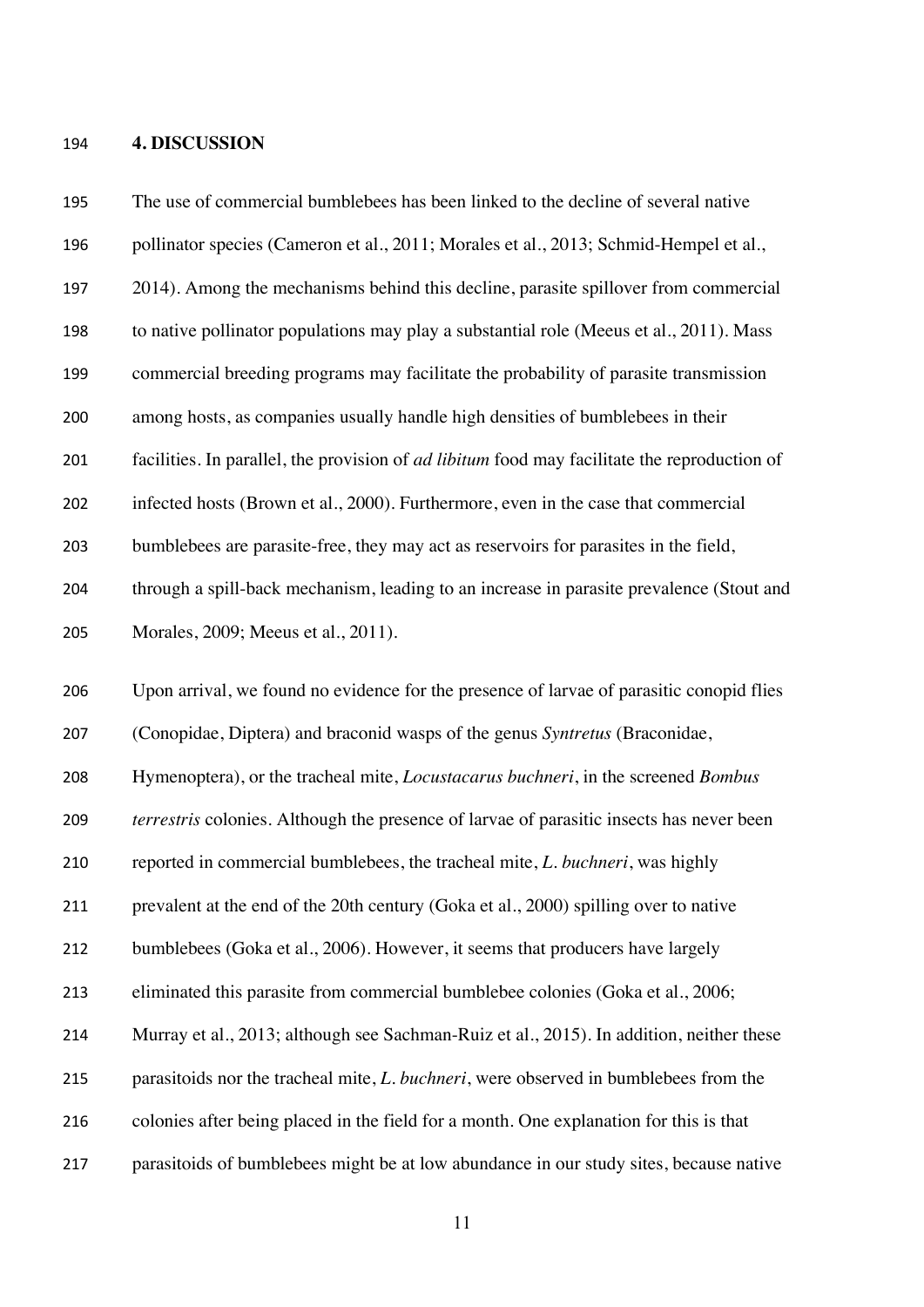| 218 | bumblebees ( <i>B. terrestris lusitanicus</i> ) are rare (Magrach et al., 2017; Trillo et al., 2019), |
|-----|-------------------------------------------------------------------------------------------------------|
| 219 | as they are at the limit of their distributional range (Goulson, 2010). In fact, in this              |
| 220 | region, the density of commercial bumblebees is around four times greater than that of                |
| 221 | native bumblebees (Trillo et al., 2019). Another possible and complementary                           |
| 222 | explanation for this low prevalence might be that when bumblebees are parasitized, they               |
| 223 | desert their colony (Schmid-Hempel and Müller, 1991). In addition, even though L.                     |
| 224 | <i>buchneri</i> may be present in native bumblebees (although we note that there is no                |
| 225 | information in Spain; Jabal-Uriel et al. 2017) it might be very difficult to detect parasite          |
| 226 | spillover from native to managed bumblebees because native bumblebees are at very                     |
| 227 | low abundance, as described above.                                                                    |
| 228 | Similarly, there was no evidence for the presence of the neogregarine Apicystis bombi                 |
| 229 | (Lipotrophidae) in the screened colonies upon arrival. However, three bumblebees were                 |
| 230 | found to be infected after having been placed in the field. In other regions, the parasite            |
| 231 | A. bombi has been detected infecting commercial bumblebee colonies, although in a low                 |
| 232 | number of colonies (Graystock et al., 2013b; Murray et al., 2013; although again see                  |
| 233 | Sachman-Ruiz et al., 2015). Native bumblebees can host A. bombi (Jabal-Uriel et al.,                  |
| 234 | 2017), but, as noted above, they are rare in our study region (Magrach et al., 2017;                  |
| 235 | Trillo et al., 2019). In contrast, thousands of commercial colonies from at least three               |
| 236 | producers (Koppert, Biobest and Agrobio, personal observation) are used on an annual                  |
| 237 | basis. Therefore, it is more likely that other commercial bumblebees infected by A.                   |
| 238 | <i>bombi</i> transmitted the parasite to the bumblebee colonies we screened, rather than              |
| 239 | native bumblebees, or, more parsimoniously, our initial screen failed to detect it in                 |
| 240 | arriving colonies.                                                                                    |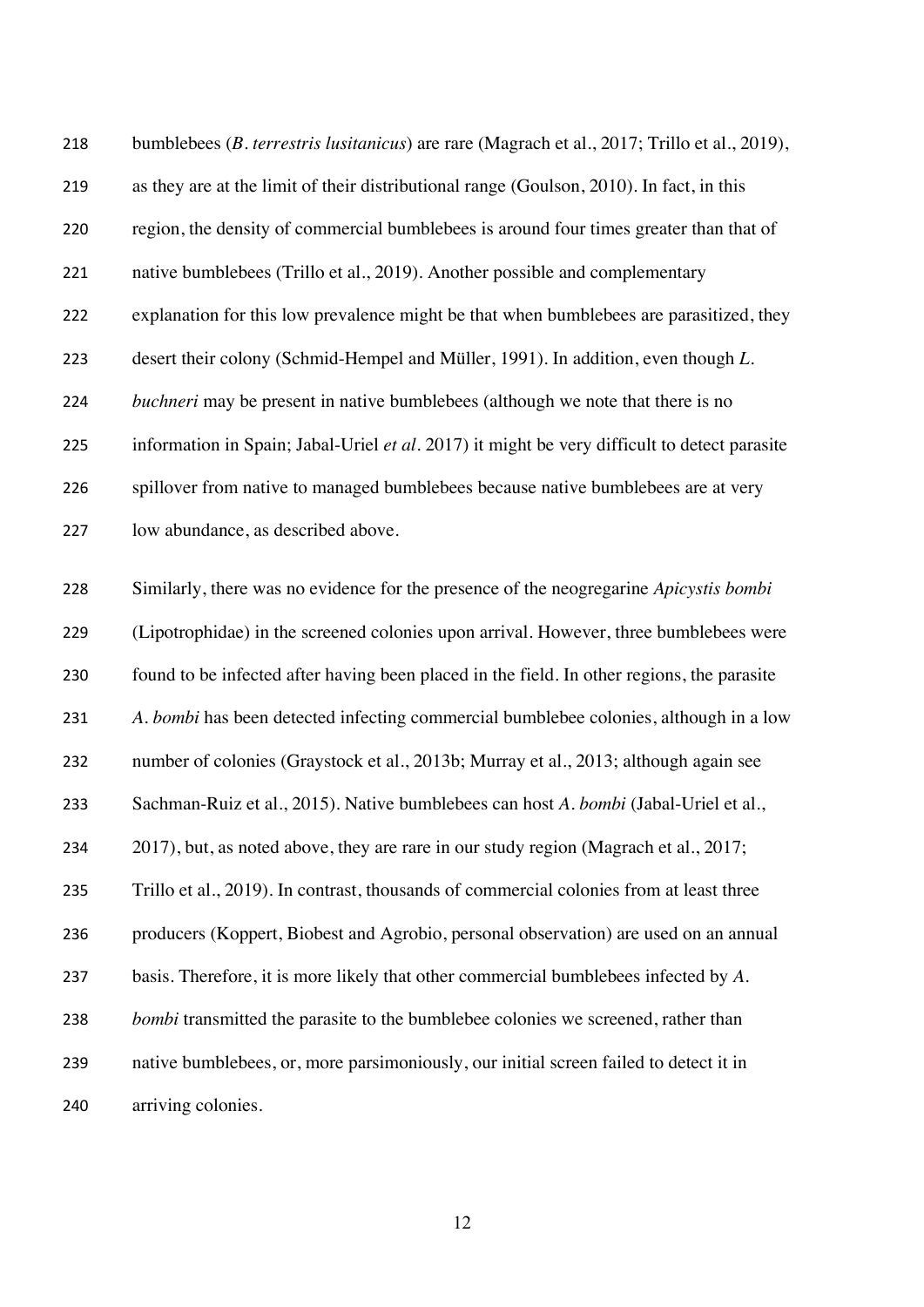In contrast, we found commercially produced bumblebee colonies to be heavily infected with parasites of the genus *Nosema* upon arrival from the producer. Other studies have also reported similar levels of prevalence with around three quarters of commercial colonies infected (Graystock et al., 2013a; Murray et al., 2013). Unfortunately, our methodology did not allow us to distinguish between the bumblebee parasite *N. bombi* and the honeybee parasite *N. ceranae*. Both can infect bumblebees (Graystock et al., 2013a; Fürst et al., 2014).

 Unexpectedly, our results showed no significant variation in *Nosema* infection rate at a colony level over time, as in a previous study that monitored wild bumblebees (Goulson et al., 2018), even in landscapes where commercial bumblebees were intensively used to pollinate crops. Even in parasite-free landscapes, one would expect that if commercial colonies are infected by a parasite, it spreads within the colony across time due to the high density of hosts and low genetic variability (Schmid-Hempel, 1998). We propose two potential explanations. On the one hand, bumblebees, in line with other social insects, have evolved social immune systems that combine prophylactic and activated responses to avoid, control or eliminate parasite infections (reviewed by Cremer et al., 2007). Both colony and individual (i.e. immunocompetence, reviewed by Schmid- Hempel 2005) defense mechanisms might be involved in maintaining roughly constant *Nosema* prevalence over time. On the other hand, it has been experimentally demonstrated that *Nosema*, specifically *N. bombi*, relies more on transmission through 261 the larval stage than through transmission among adults (Rutrecht et al., 2007). If we consider that colonies were placed in the field for a month period and that the total development of a bumblebee from larvae to adult is about 4-5 weeks (Alford, 1975), this could explain why we failed to detect an increase in prevalence. Imhoof and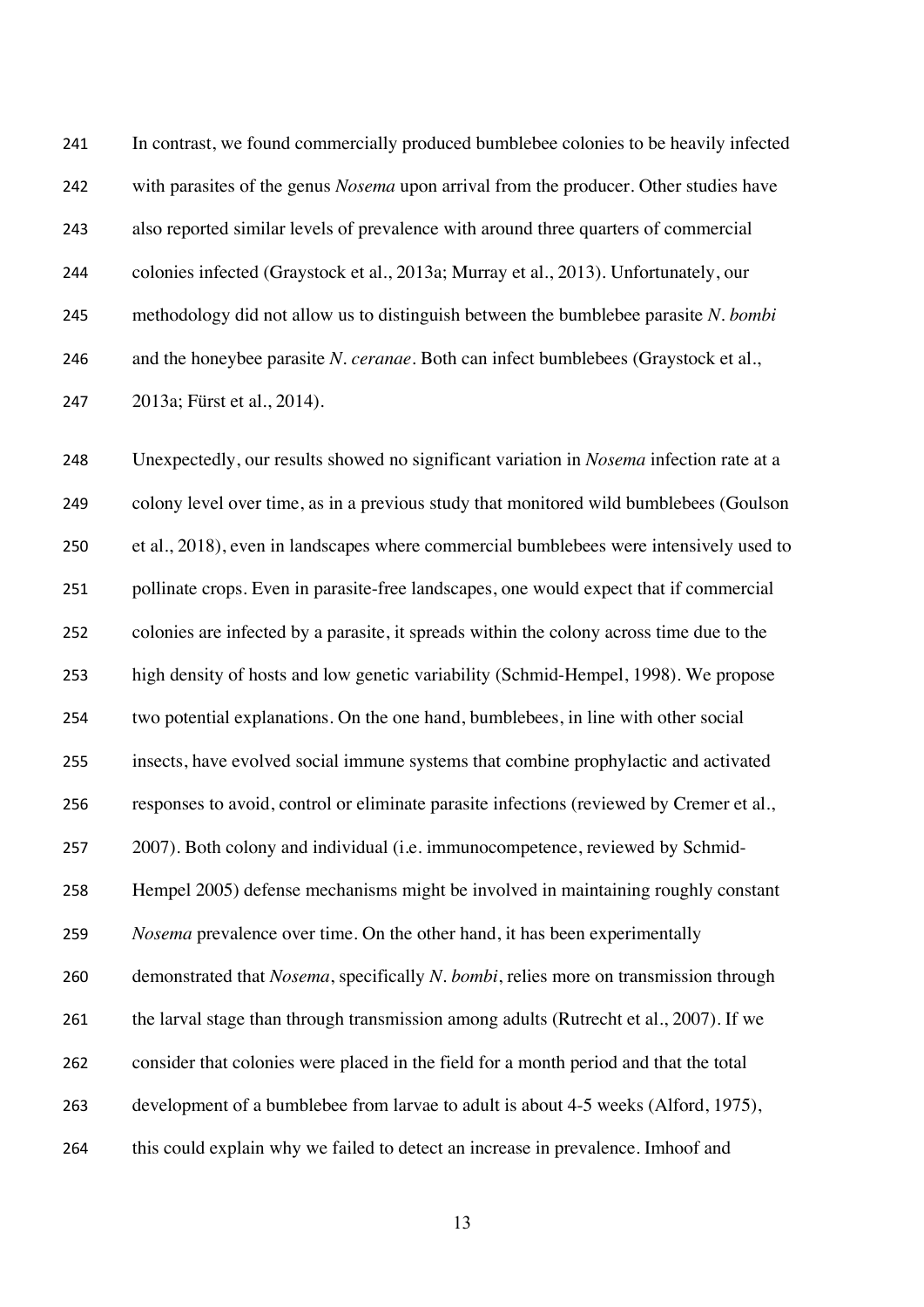Schmid-Hempel (1999) showed an average delay to *Nosema* infection in commercial 266 colonies placed in the field of  $\sim$ 30 days.

| 267 | Our study showed, for the first time in Spain, that commercially produced bumblebee         |
|-----|---------------------------------------------------------------------------------------------|
| 268 | colonies can be infected by <i>Nosema</i> parasites prior to their deployment in the field. |
| 269 | These parasites may reduce lifespan and have detrimental effects on bumblebee               |
| 270 | behavior (Otti and Schmid-Hempel, 2007; Rutrecht and Brown, 2009; Graystock et al.,         |
| 271 | 2013a). Because commercial bumblebees placed in semi-open greenhouses frequently            |
| 272 | forage in natural areas (Foulis and Goulson, 2014), they have the potential to spread the   |
| 273 | parasites into native pollinator populations (Colla et al., 2006; Murray et al., 2013).     |
| 274 | Despite the fact that there is some regulation about commercial bee colony health (e.g.     |
| 275 | for Europe see 92/65/EEC in European Commission 1992), this regulation does not             |
| 276 | cover all parasites. This implies that commercial colonies can be highly infected by        |
| 277 | parasites such as <i>Nosema</i> , as our study show. Therefore, there is a need for the     |
| 278 | enforcement of more stringent protocols to preserve the health of commercial and native     |
| 279 | pollinators.                                                                                |

**ACKNOWLEDGEMENTS**

 We thank J. Angelidou, C. Apostolidou, A. Montero-Castaño, D. Ragel and E. Tsiripli for field assistance and the farmers for letting us work on their lands. We thank J. Bagi and E.J. Bailes for lab support. We would also like to thank the editor and the anonymous reviewers for comments that significantly improved the manuscript. Funding was provided by the Spanish Ministry of Economy and Competitiveness project FLORMAS ('Influence of mass flowering crops on pollinator biodiversity, project no CGL2012-33801') and by the Biodiversa-FACCE project ECODEAL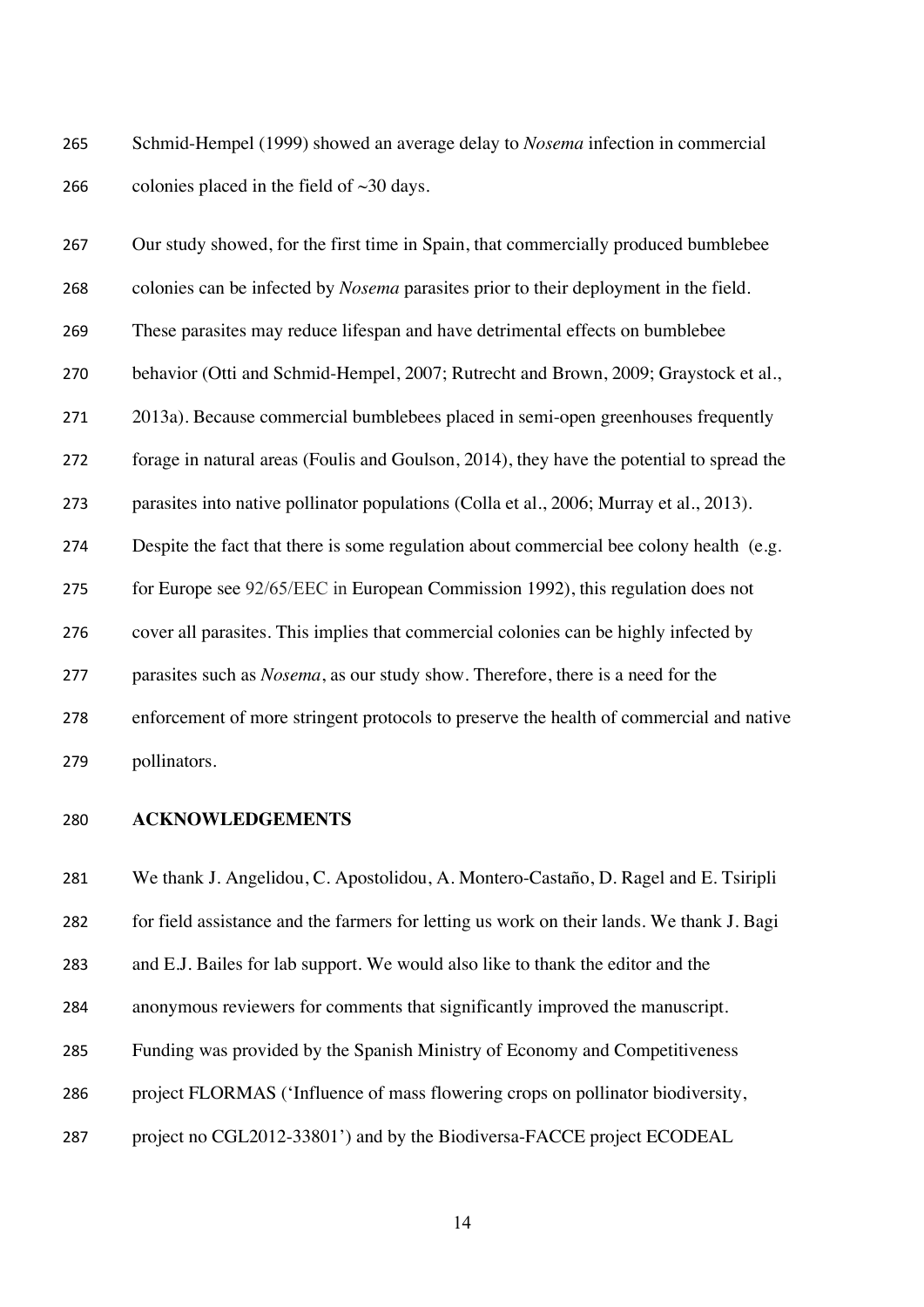('Enhancing biodiversity-based ecosystem services to crops through optimised densities

of green infrastructure in agricultural landscapes, project no PCIN-2014-048'). AT was

supported by a Severo-Ochoa predoctoral fellowship (SVP-2013-067592) and by a

Short Term Scientific Mission from the COST Action (FA1307:35075) for international

mobility.

## **AUTHOR CONTRIBUTIONS**

AT and MV conceived this research and designed experiments; MJFB participated in

the design and interpretation of the data; AT performed experiments, analyses and wrote

the first draft of the manuscript; MJFB and MV edited and contributed to the writing of

the manuscript. All authors read and approved the final manuscript.

## **COMPLIANCE WITH ETHICAL STANDARDS**

 **Conflict of interest.** The authors declare that they have no potential conflict of interest in relation to the study in this paper.

### **REFERENCES**

AEMET (2015). Valores climatológicos normales. Huelva, Ronda Este.

http://www.aemet.es/es/ (Accessed 01 September 2015).

Aizen, M. A., Garibaldi, L. A., Cunningham, S. A., Klein, A. M. (2008). Long-term

- global trends in crop yield and production reveal no current pollination shortage
- but increasing pollinator dependency. Curr. Biol. **18** (20), 1572–1575.
- Alford, D. V. (1975). Bumblebees. Davis-Poynter, London.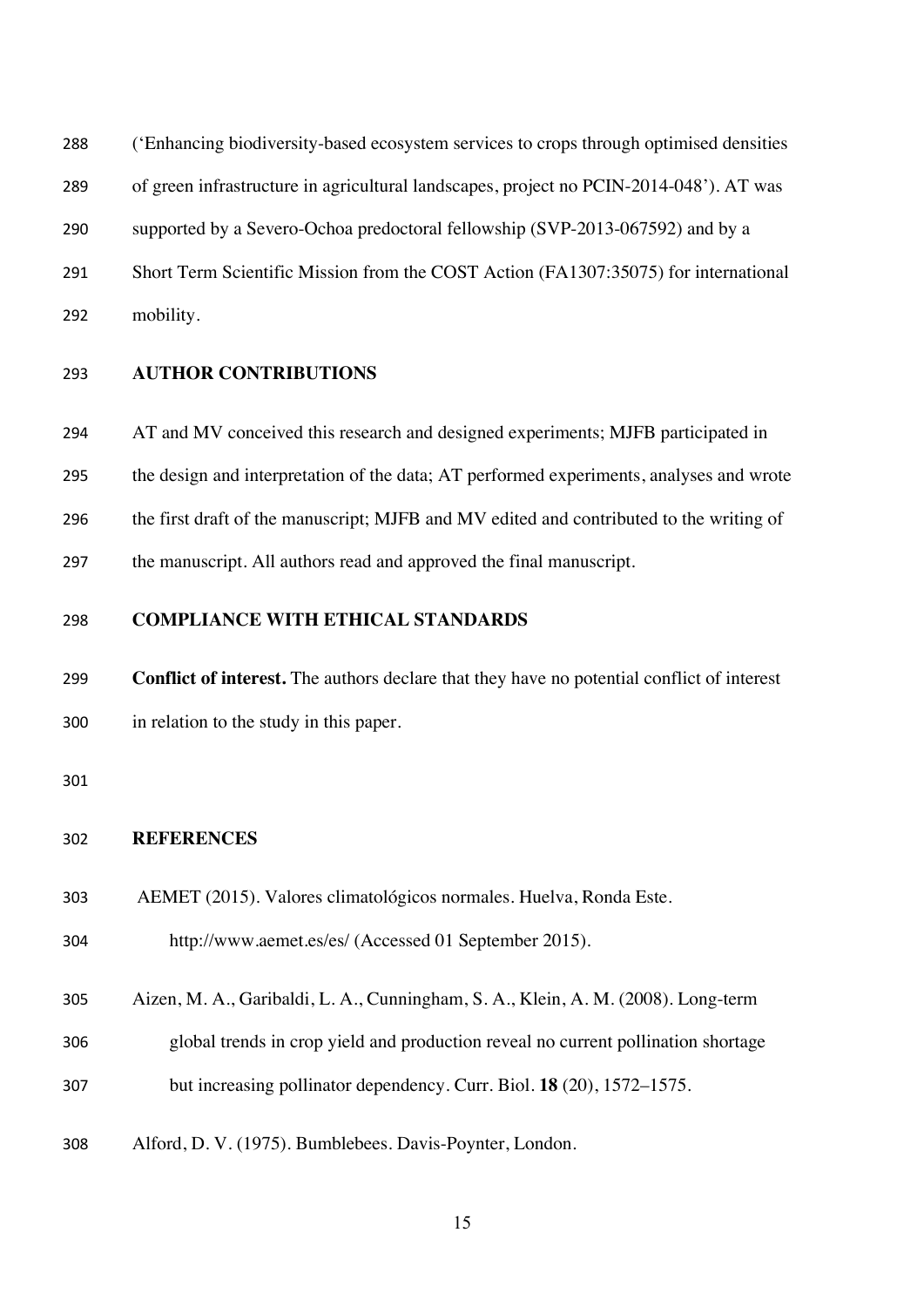| 309 | Arneberg, P., Skorping, A., Grenfell, B., Read, A. F. (1998). Host densities as          |
|-----|------------------------------------------------------------------------------------------|
| 310 | determinants of abundance in parasite communities. Proc. R. Soc. B Biol. Sci. 265        |
| 311 | $(1403), 1283 - 1289.$                                                                   |
| 312 | Brown, M. J. F., Loosli, R., Schmid-Hempel, P. (2000). Condition-dependent               |
| 313 | expression of virulence in a trypanosome infecting bumblebees. Oikos $91$ (3), 421–      |
| 314 | 427.                                                                                     |
| 315 | Cameron, S. A., Lozier, J. D., Strange, J. P., Koch, J. B., Cordes, N., Solter, L. F.,   |
| 316 | Griswold, T. L. (2011). Patterns of widespread decline in North American bumble          |
| 317 | bees. Proc. Natl. Acad. Sci. U. S. A. 108 (2), 662–667.                                  |
| 318 | Colla, S. R., Otterstatter, M. C., Gegear, R. J., Thomson, J. D. (2006). Plight of the   |
| 319 | bumble bee: pathogen spillover from commercial to wild populations. Biol.                |
| 320 | Conserv. 129 (4), 461–467.                                                               |
| 321 | Cremer, S., Armitage, S. A. O., Schmid-Hempel, P. (2007). Social immunity. Curr.         |
| 322 | Biol. 17 (16), 693-702.                                                                  |
| 323 | Durrer, S., Schmid-Hempel, P. (1994). Shared use of flowers leads to horizontal          |
| 324 | pathogen transmission. Proc. R. Soc. B Biol. Sci. 258 (1353), 299–302.                   |
| 325 | European Commission (1992). Council Directive 92/65/EEC. No. L 268/54.                   |
| 326 | Foulis, E. S. J., Goulson, D. (2014). Commercial bumble bees on soft fruit farms collect |
| 327 | pollen mainly from wildflowers rather than the target crops. J. Apic. Res. 53 (3),       |
| 328 | 404-407.                                                                                 |
|     |                                                                                          |

Freshuelva (2015). http://www.freshuelva.es/ (Accessed 13 November 2015).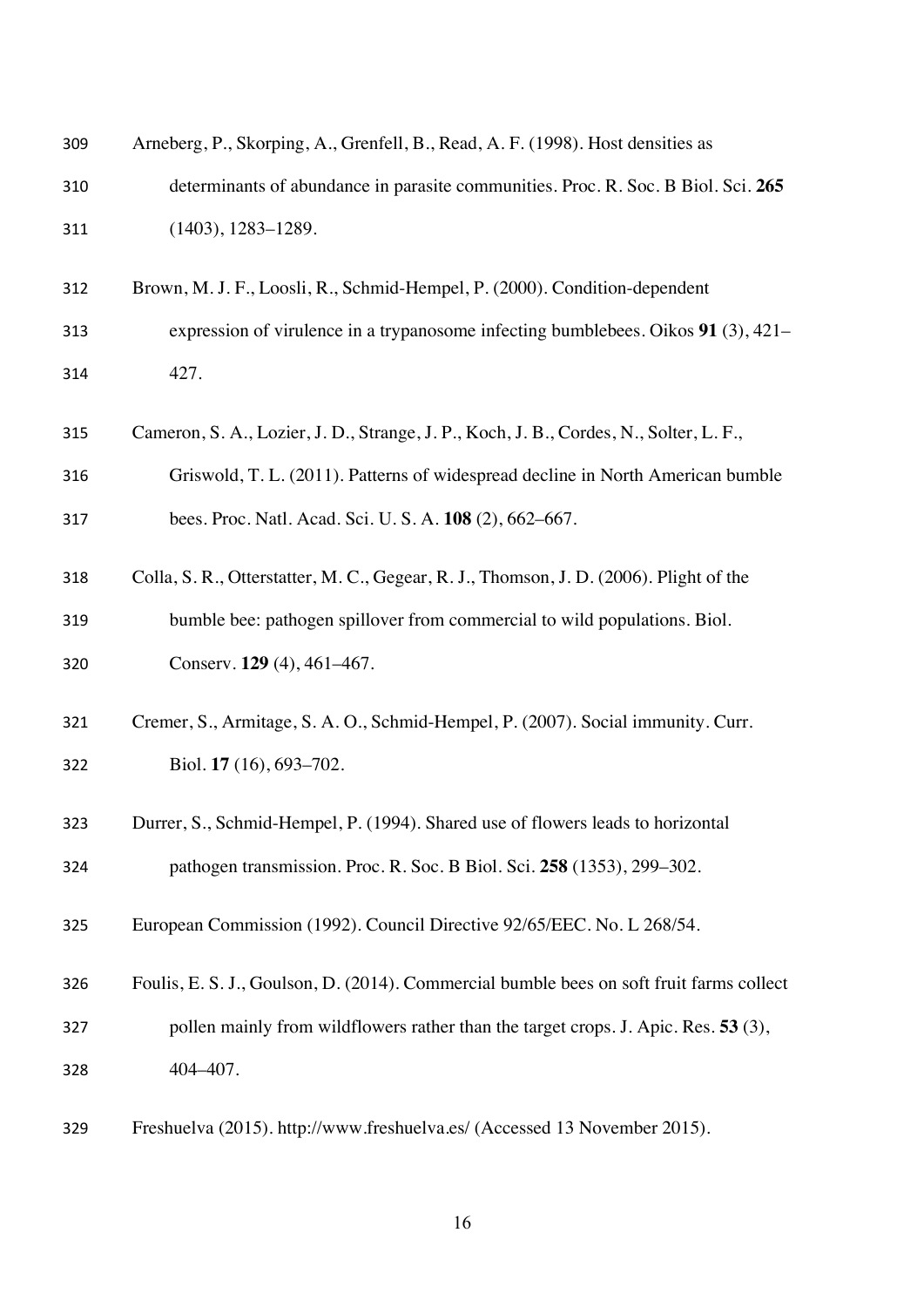| 330 | Fürst, M. A., McMahon, D. P., Osborne, J. L., Paxton, R. J., Brown, M. J. F. (2014).     |
|-----|------------------------------------------------------------------------------------------|
| 331 | Disease associations between honeybees and bumblebees as a threat to wild                |
| 332 | pollinators. Nature 506 (7488), 364-366.                                                 |
| 333 | Geslin, B., Aizen, M. A., Garcia, N., Pereira, A.-J., Vaissière, B. E., Garibaldi, L. A. |
| 334 | (2017). The impact of honey bee colony quality on crop yield and farmers' profit         |
| 335 | in apples and pears. Agric. Ecosyst. Environ. 248, 153-161.                              |
| 336 | Goka, K., Okabe, K., Yoneda, M. (2006). Worldwide migration of parasitic mites as a      |
| 337 | result of bumblebee commercialization. Popul. Ecol. 48 (4), 285–291.                     |
| 338 | Goka, K., Okabe, K., Niwa, S., Yoneda, M. (2000). Parasitic mite infestation in          |
| 339 | introduced colonies of European bumblebees, <i>Bombus terrestris</i> . Japanese J. Appl. |
| 340 | Entomol. Zool. 44 (1), 47–50.                                                            |
| 341 | González-Varo, J. P., Vilà, M. (2017). Spillover of managed honeybees from mass-         |
| 342 | flowering crops into natural habitats. Biol. Conserv. 212, 376–382.                      |
| 343 | Goulson, D. (2010). Bumblebees: behaviour, ecology, and conservation. Second ed.         |
| 344 | Oxford University Press, Oxford, UK.                                                     |
| 345 | Goulson, D., Hughes, W. O. H. (2015). Mitigating the anthropogenic spread of bee         |
| 346 | parasites to protect wild pollinators. Biol. Conserv. 191, 10–19.                        |
| 347 | Goulson, D., O'Connor, S., Park, K. J. (2018). The impacts of predators and parasites    |
| 348 | on wild bumblebee colonies. Ecol. Entomol. 43 (2), 168–181.                              |
| 349 | Graystock, P., Goulson, D., Hughes, W. O. H. (2014). The relationship between            |
| 350 | managed bees and the prevalence of parasites in bumblebees. PeerJ 2, e522.               |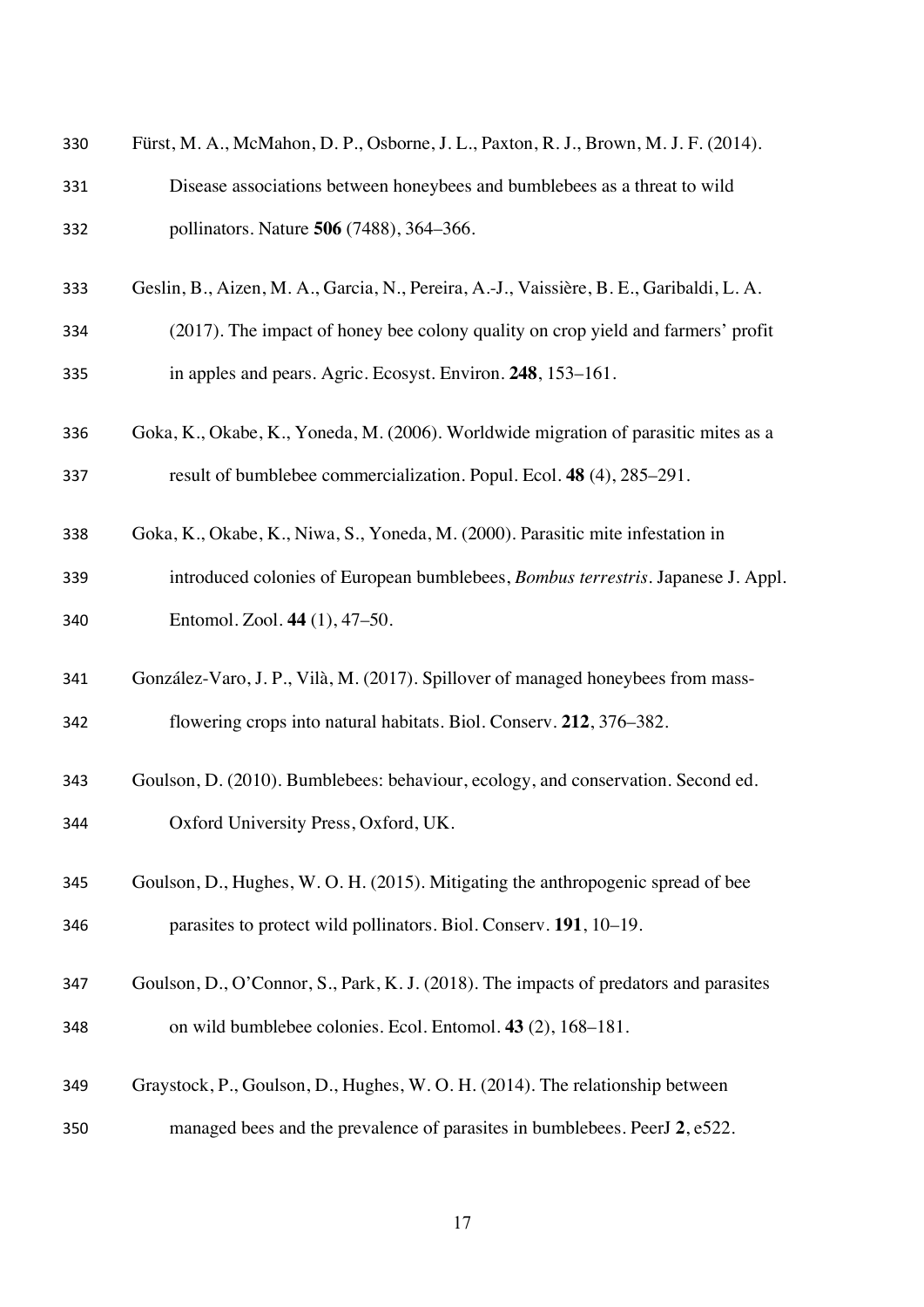| 351 | Graystock, P., Goulson, D., Hughes, W. O. H. (2015). Parasites in bloom: flowers aid     |
|-----|------------------------------------------------------------------------------------------|
| 352 | dispersal and transmission of pollinator parasites within and between bee species.       |
| 353 | Proc. R. Soc. B Biol. Sci. 282 (1813), 20151371.                                         |
| 354 | Graystock, P., Yates, K., Darvill, B., Goulson, D., Hughes, W. O. H. (2013a). Emerging   |
| 355 | dangers: deadly effects of an emergent parasite in a new pollinator host. J.             |
| 356 | Invertebr. Pathol. 114 (2), 114–119.                                                     |
| 357 | Graystock, P., Blane, E. J., McFrederick, Q. S., Goulson, D., Hughes, W. O. H. (2016).   |
| 358 | Do managed bees drive parasite spread and emergence in wild bees? Int. J.                |
| 359 | Parasitol. Parasites Wildl. 5 (1), 64–75.                                                |
| 360 | Graystock, P., Meeus, I., Smagghes, G., Goulson, D., Hughes, W. O. H. (2016). The        |
| 361 | effects of single and mixed infections of <i>Apicystis bombi</i> and deformed wing virus |
| 362 | in <i>Bombus terrestris</i> . Parasitology, 143 (3), 358–365.                            |
| 363 | Graystock, P., Yates, K., Evison, S. E. F., Darvill, B., Goulson, D., Hughes, W. O. H.   |
| 364 | (2013b). The Trojan hives: pollinator pathogens, imported and distributed in             |
| 365 | bumblebee colonies. J. Appl. Ecol. 50 (5), 1207–1215.                                    |
| 366 | Herrera, J. (1988). Pollination relationships in southern Spanish Mediterranean          |
| 367 | shrublands. J. Ecol. <b>76</b> (1), 274–287.                                             |
| 368 | Imhoof, B., Schmid-Hempel, P. (1999). Colony success of the bumble bee, <i>Bombus</i>    |
| 369 | terrestris, in relation to infections by two protozoan parasites, Crithidia bombi and    |
| 370 | Nosema bombi. Insectes Soc. 46 (3), 233-238.                                             |
| 371 | Inoue, M. N., Yokoyama, J., Washitani, I. (2008). Displacement of Japanese native        |
| 372 | bumblebees by the recently introduced <i>Bombus terrestris</i> (L.) (Hymenoptera:        |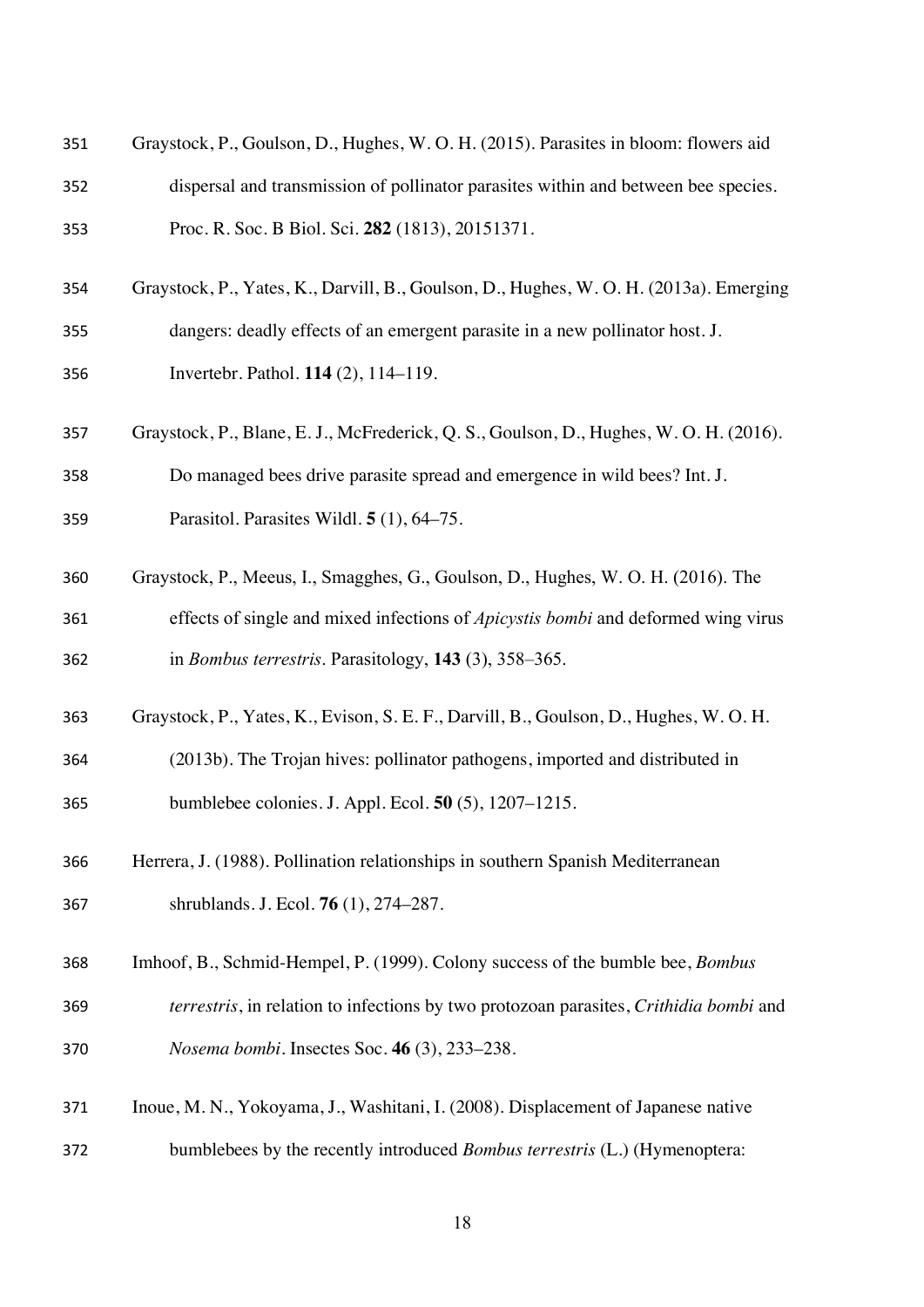Apidae). J. Insect Conserv. **12** (2), 135–146.

| 374 | Ishii, H. S., Kadoya, T., Kikuchi, R., Suda, S. I., Washitani, I. (2008). Habitat and   |
|-----|-----------------------------------------------------------------------------------------|
| 375 | flower resource partitioning by an exotic and three native bumble bees in central       |
| 376 | Hokkaido, Japan. Biol. Conserv. 141 (10), 2597-2607.                                    |
| 377 | Jabal-Uriel, C., Martín-Hernández, R., Ornosa, C., Higes, M., Berriatúa, E., De la Rúa, |
| 378 | P. (2017). First data on the prevalence and distribution of pathogens in bumblebees     |
| 379 | (Bombus terrestris and Bombus pascuorum) from Spain. Spanish J. Agric. Res. 15          |
| 380 | $(1), 1-6.$                                                                             |
| 381 | Kuznetsova, A., Brockhoff, P. B., Christensen, R. H. B. (2013). ImerTest: Test for      |
| 382 | random and fixed effects for linear mixed effect models (lmer objects of lme4           |
| 383 | package). R package version 2.0-30.                                                     |
| 384 | Macfarlane, R. P., Lipa, J. J., Liu, H. J. (1995). Bumble bee pathogens and internal    |
| 385 | enemies. Bee World, 76 (3), 130–148.                                                    |
| 386 | Magrach, A., González-Varo, J. P., Boiffier, M., Vilà, M., Bartomeus, I. (2017).        |
| 387 | Honeybee spillover reshuffles pollinator diets and affects plant reproductive           |
| 388 | success. Nat. Ecol. Evol. 1 (9), 1299-1307.                                             |
| 389 | Matsumura, C., Yokoyama, J., Washitani, I. (2004). Invasion status and potential        |
| 390 | ecological impacts of an invasive alien bumblebee, Bombus terrestris L.                 |
| 391 | (Hymenoptera: Apidae) naturalized in Southern Hokkaido, Japan. Glob. Environ.           |
| 392 | Res. $8(1)$ , 51–66.                                                                    |
| 393 | Meeus, I., Brown, M. J. F., De Graaf, D. C., Smagghe, G. (2011). Effects of invasive    |
| 394 | parasites on bumble bee declines. Conserv. Biol. 25 (4), 662–671.                       |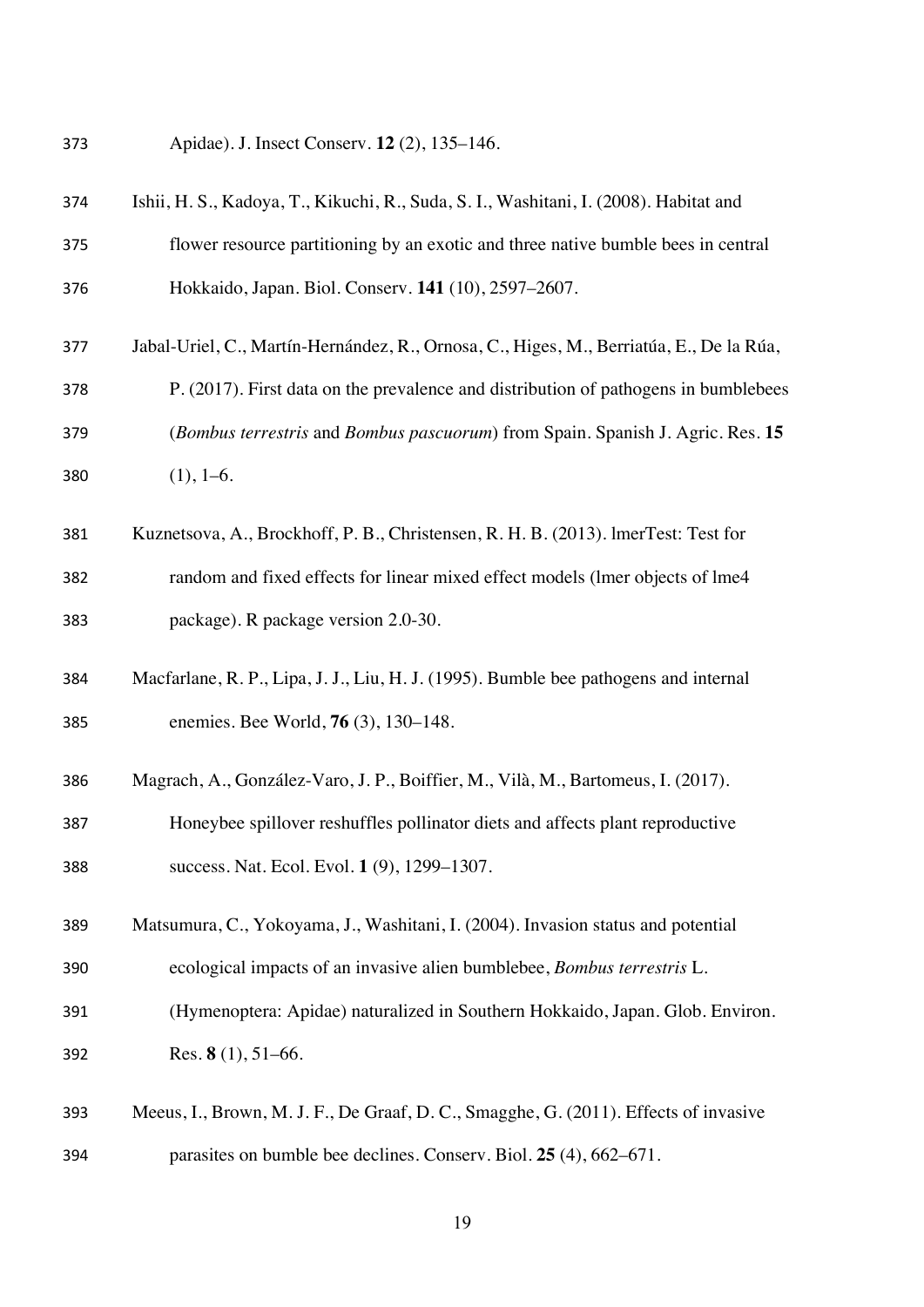| 395 | Morales, C. L., Arbetman, M. P., Cameron, S. A., Aizen, M. A. (2013). Rapid               |
|-----|-------------------------------------------------------------------------------------------|
| 396 | ecological replacement of a native bumble bee by invasive species. Front. Ecol.           |
| 397 | Environ. 11 (10), 529-534.                                                                |
| 398 | Murray, T. E., Coffey, M. F., Kehoe, E., Horgan, F. G. (2013). Pathogen prevalence in     |
| 399 | commercially reared bumble bees and evidence of spillover in conspecific                  |
| 400 | populations. Biol. Conserv. 159, 269-276.                                                 |
| 401 | Ono, M. (1997). Ecological implications of introduced Bombus terrestris, and              |
| 402 | significance of domestication of Japanese native bumblebees (Bombus spp.). Proc.          |
| 403 | Int. Work. Biol. Invasions Ecosyst. by Pests Benef. Org. NIAES, Minist. Agric.            |
| 404 | For. Fish. Japan, Tsukuba, pp. 244–252.                                                   |
| 405 | Osborne, J. L., Martin, A. P., Carreck, N. L., Swain, J. L., Knight, M. E., Goulson, D.,  |
| 406 | Hale, R. J., Sanderson, R. A. (2008). Bumblebee flight distances in relation to the       |
| 407 | forage landscape. J. Anim. Ecol. 77 (2), 406–415.                                         |
| 408 | Otterstatter, M. C., Whidden, T. L. (2004). Patterns of parasitism by tracheal mites      |
| 409 | (Locustacarus buchneri) in natural bumble bee populations. Apidologie 35 (4),             |
| 410 | $351 - 357.$                                                                              |
| 411 | Otterstatter, M. C., Gegear, R. J., Colla, S. R., Thomson, J. D. (2005). Effects of       |
| 412 | parasitic mites and protozoa on the flower constancy and foraging rate of bumble          |
| 413 | bees. Behav. Ecol. Sociobiol. 58 (4), 383–389.                                            |
| 414 | Otti, O., Schmid-Hempel, P. (2007). Nosema bombi: a pollinator parasite with              |
| 415 | detrimental fitness effects. J. Invertebr. Pathol. 96 (2), 118-124.                       |
| 416 | Potts, S. G., Imperatriz-Fonseca, V., Ngo, H. T., Aizen, M. A., Biesmeijer, J. C., et al. |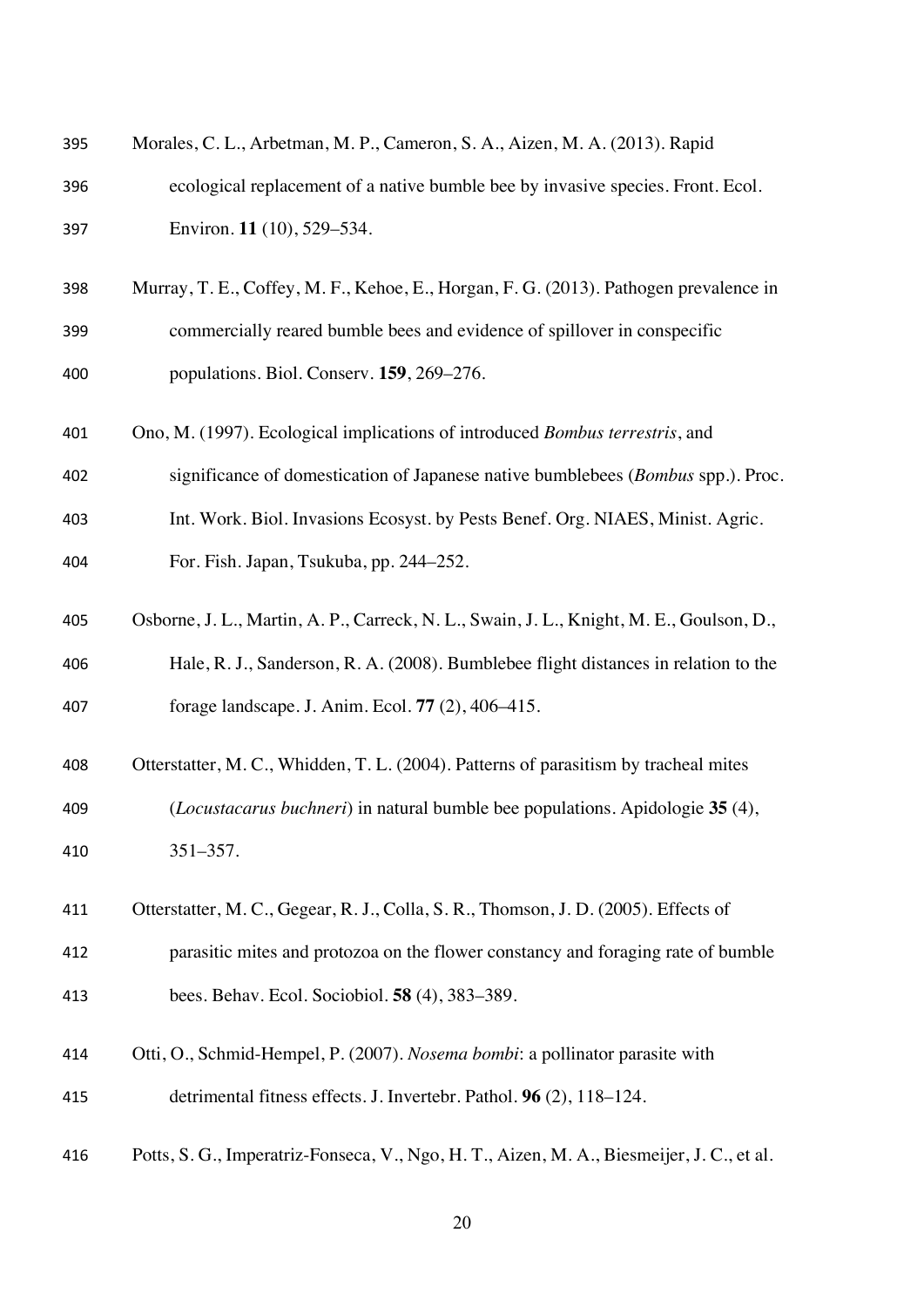| 417 | (2016). Safeguarding pollinators and their values to human well-being. Nature, 540 |
|-----|------------------------------------------------------------------------------------|
| 418 | $(7632), 220 - 229.$                                                               |

| 419 | R Core Team. (2014). R: A language and environment for statistical computing.               |
|-----|---------------------------------------------------------------------------------------------|
| 420 | Vienna, Austria: R Foundation for Statistical Computing.                                    |
| 421 | van Ravestijn, W., van der Sande, J. (1991). Use of bumblebees for the pollination of       |
| 422 | glasshouse tomatoes. Acta Hortic. 288, 204–212.                                             |
| 423 | Rutrecht, S. T., Brown, M. J. F. (2009). Differential virulence in a multiple-host parasite |
| 424 | of bumble bees: resolving the paradox of parasite survival? Oikos $118(6)$ , 941–           |
| 425 | 949.                                                                                        |
|     |                                                                                             |

- Rutrecht, S. T., Klee, J., Brown, M. J. F. (2007). Horizontal transmission success of *Nosema bombi* to its adult bumble bee hosts: effects of dosage, spore source and host age. Parasitology **134** (12), 1719–1726.
- Sachman-Ruiz, B., Narváez-Padilla, V., Reynaud, E. (2015). Commercial *Bombus impatiens* as reservoirs of emerging infectious diseases in central México. Biol. Invasions **17** (7), 2043–2053.
- Schmid-Hempel, P. (1998). Parasites in social insects. Princeton University Press.
- Schmid-Hempel, P. (2005). Evolutionary ecology of insect immune defenses. Annu.
- Rev. Entomol. **50**, 529–551.
- Schmid-Hempel, R., Müller, C. B. (1991). Do parasitized bumblebees forage for their colony? Anim. Behav. **41** (5), 910–912.
- Schmid-Hempel, R., Schmid-Hempel, P. (1996). Larval development of two parasitic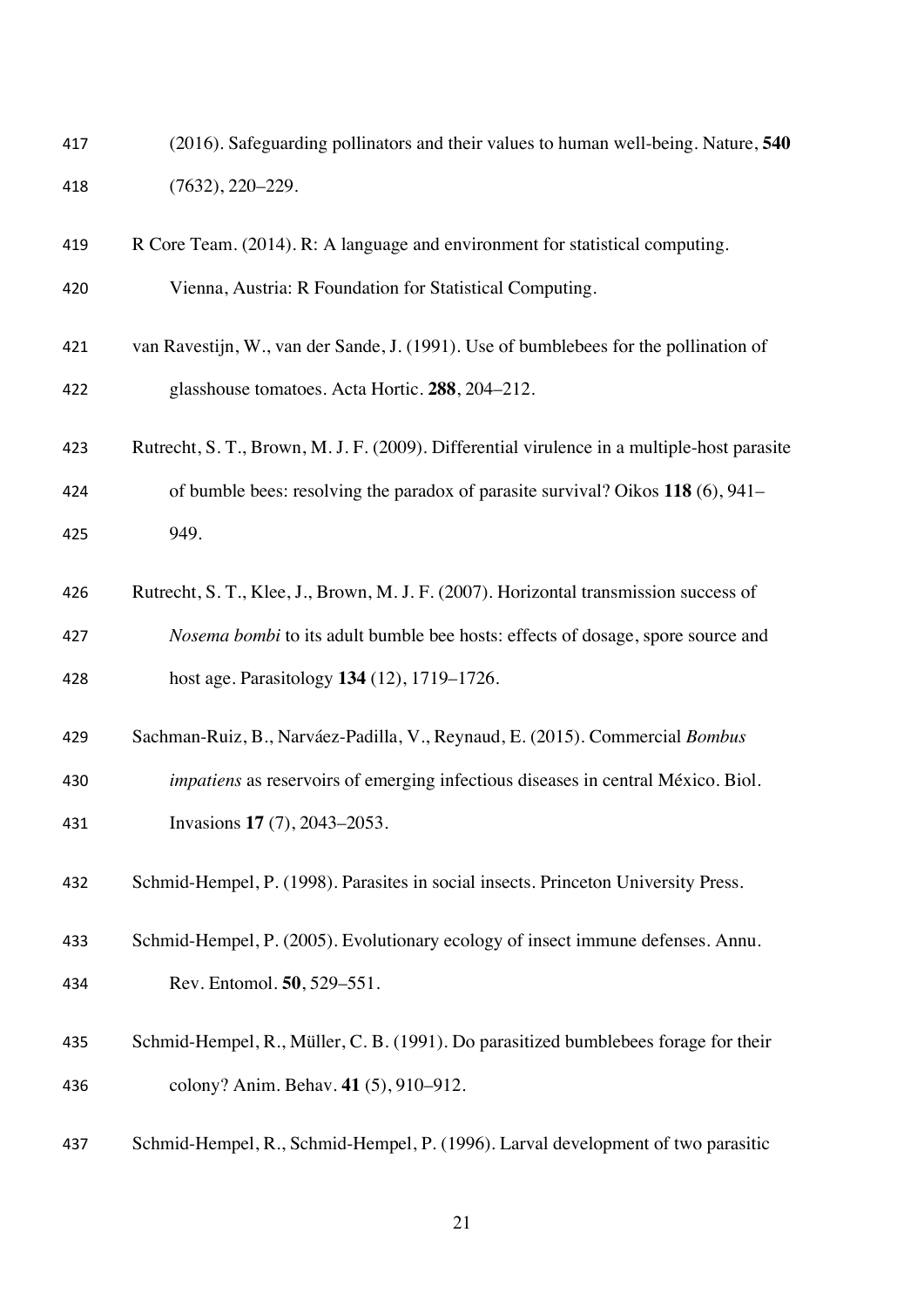| 438 | flies (Conopidae) in the common host <i>Bombus pascuorum</i> . Ecol. Entomol. 21 (1),      |
|-----|--------------------------------------------------------------------------------------------|
| 439 | $63 - 70.$                                                                                 |
| 440 | Schmid-Hempel, R., Eckhardt, M., Goulson, D., Heinzmann, D., Lange, C., Plischuk,          |
| 441 | S., Escudero, L. R., Salathé, R., Scriven, J. J., Schmid-Hempel, P. (2014). The            |
| 442 | invasion of southern South America by imported bumblebees and associated                   |
| 443 | parasites. J. Anim. Ecol. 83 (4), 823-837.                                                 |
| 444 | Stout, J. C., Morales, C. L. (2009). Ecological impacts of invasive alien species on bees. |
| 445 | Apidologie 40 (3), 388–409.                                                                |
| 446 | Trillo, A., Herrera, J. M., Vilà, M. (2018). Managed bumble bees increase flower           |
| 447 | visitation but not fruit weight in polytunnel strawberry crops. Basic Appl. Ecol.,         |
| 448 | $30, 32 - 40.$                                                                             |
| 449 | Trillo, A., Montero-Castaño, A., González-Varo, J. P., González-Moreno, P., Ortiz-         |
| 450 | Sánchez, F. J., Vilà, M. (2019). Contrasting occurrence patterns of managed and            |
| 451 | native bumblebees in natural habitats across a greenhouse landscape gradient.              |
| 452 | Agric. Ecosyst. Environ., 272, 230-236.                                                    |
| 453 | Velthuis, H. H. W., van Doorn, A. (2006). A century of advances in bumblebee               |
| 454 | domestication and the economic and environmental aspects of its                            |
| 455 | commercialization for pollination. Apidologie, $37(4)$ , $421-451$ .                       |
| 456 | Whitehorn, P. R., Tinsley, M. C., Brown, M. J. F., Goulson, D. (2013). Investigating the   |
| 457 | impact of deploying commercial <i>Bombus terrestris</i> for crop pollination on            |
| 458 | pathogen dynamics in wild bumble bees. J. Apic. Res. 52 (3), 149–157.                      |
| 459 | Yoneda, M., Furuta, H., Kanbe, Y., Tsuchida, K., Okabe, K., Goka, K. (2008).               |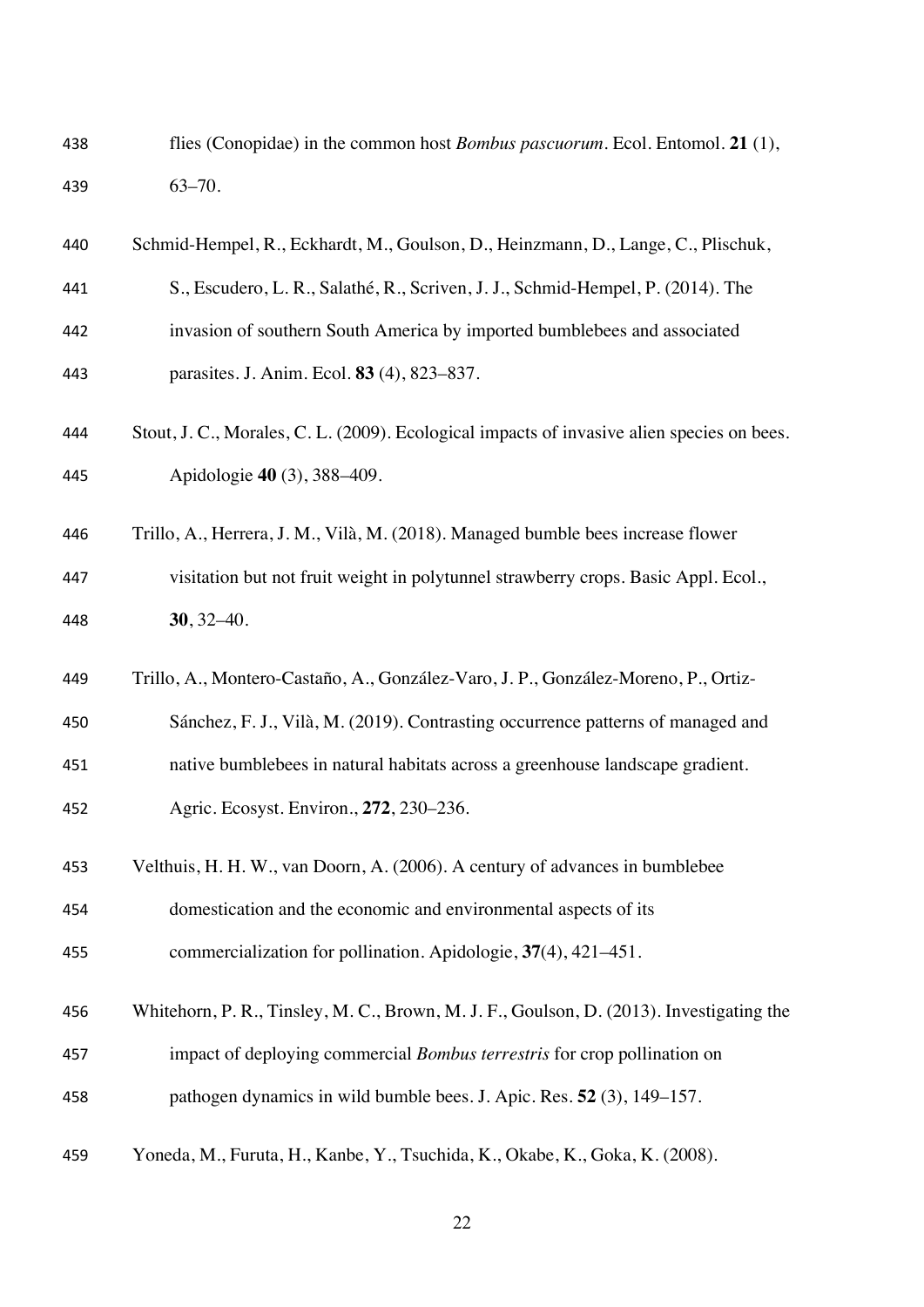Commercial colonies of *Bombus terrestris* (Hymenoptera: Apidae) are reservoirs of the tracheal mite *Locustacarus buchneri* (Acari: Podapolipidae). Appl. Entomol. Zool. **43** (1), 73–76.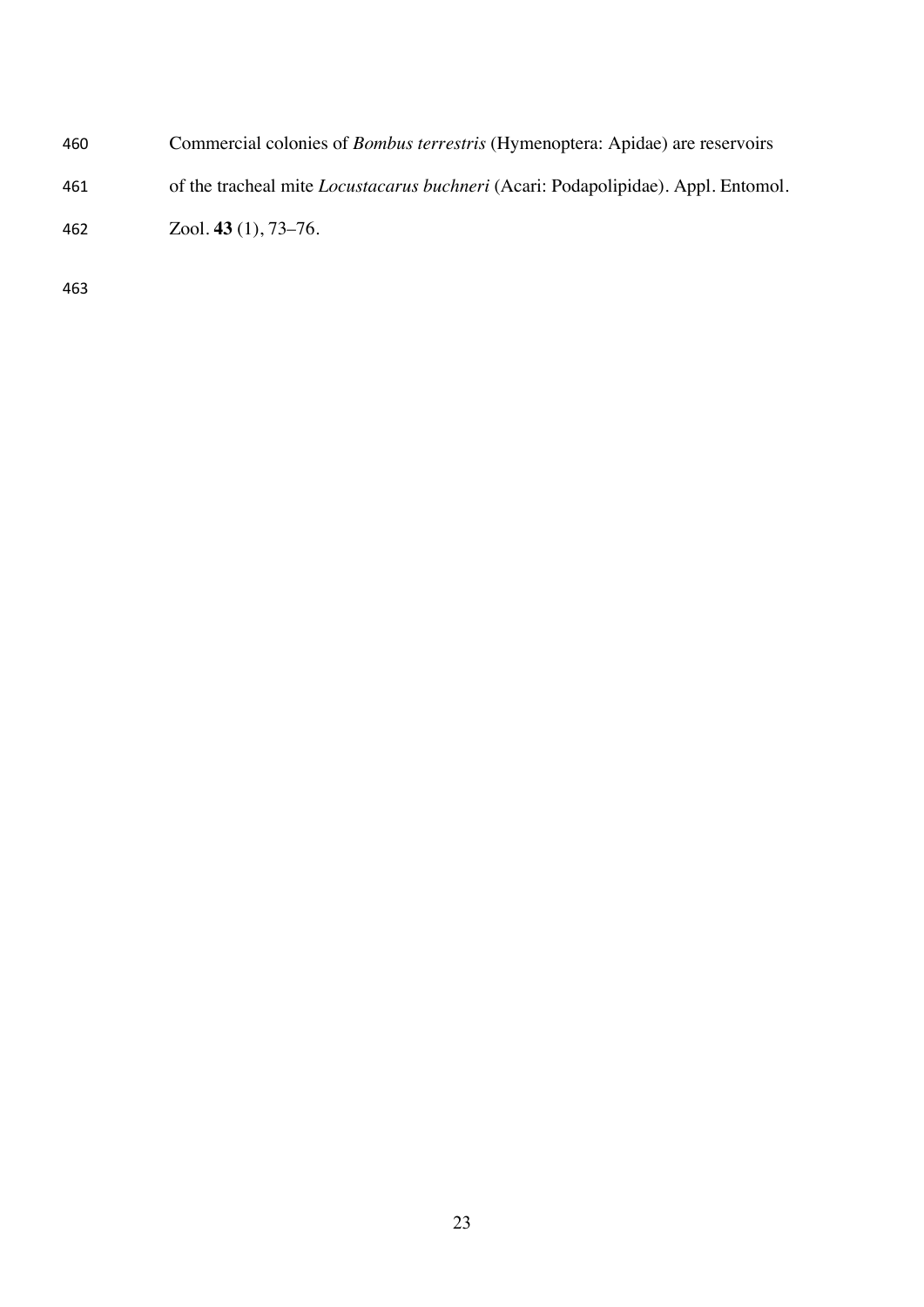# **FIGURES CAPTIONS**

| 465 | <b>Fig. 1</b> Geographical distribution of plots inside, adjacent and distant to berry crops        |
|-----|-----------------------------------------------------------------------------------------------------|
| 466 | located in the province of Huelva (SW Spain). Names denote towns.                                   |
| 467 | Fig. 2 Mean (+SE) change in <i>Nosema</i> prevalence in commercially produced bumblebee             |
| 468 | colonies before and after being placed in plots inside, adjacent ( $\sim$ 50 m) and distant ( $>$ 2 |
| 469 | $km$ ) to berry crops in winter (A) and in spring (B). Differences were not significant             |
| 470 |                                                                                                     |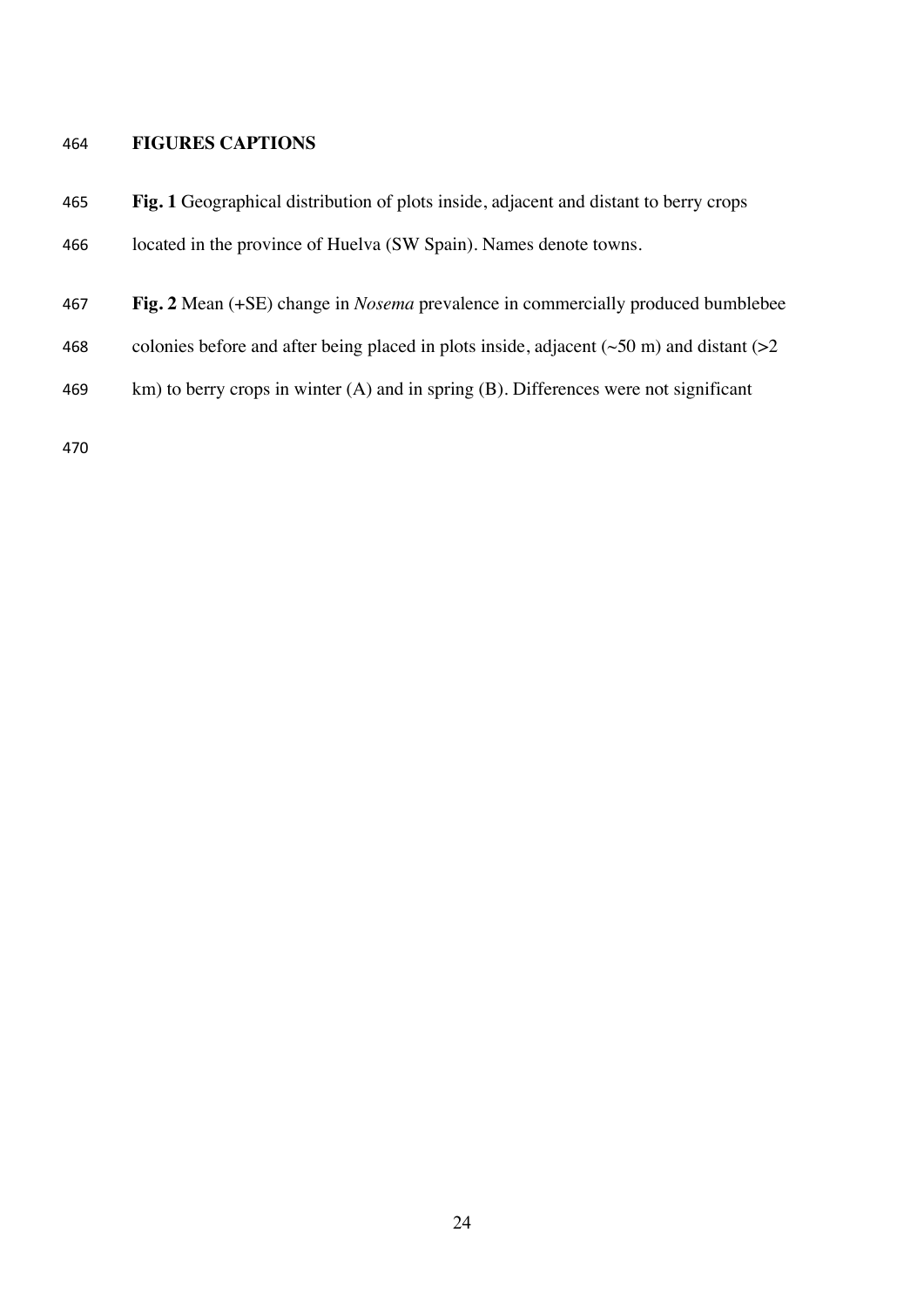**Fig. 1**





**Fig. 1** Geographical distribution of plots inside, adjacent and distant to berry crops

- located in the province of Huelva (SW Spain). In total, 12 plots were selected and two
- commercial bumblebee colonies were used per plot in winter and again in spring.